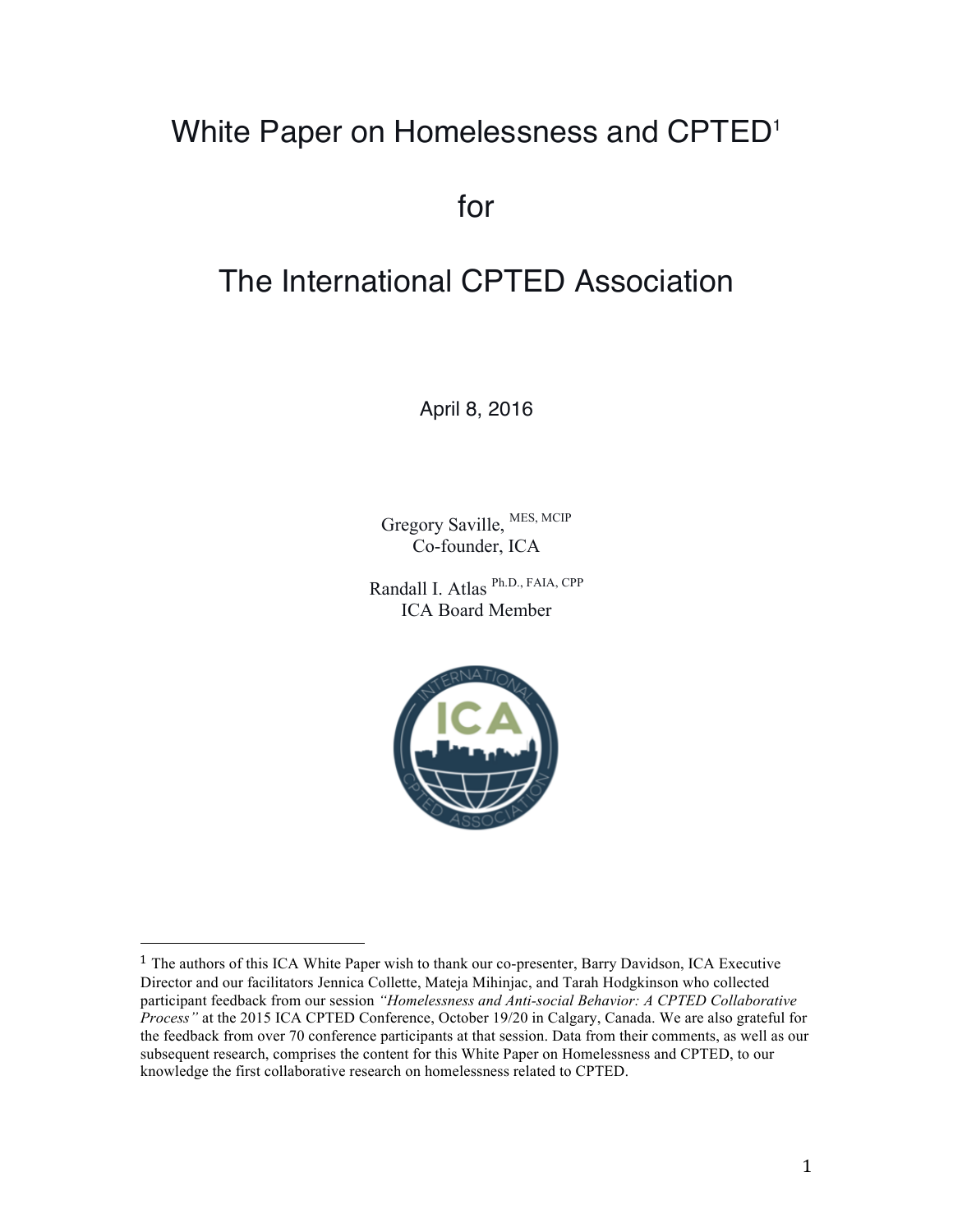## **EXECUTIVE SUMMARY**

Homelessness remains a persistent problem in urban environments all around the world and it is a problem that impacts the quality of life of both the public and the homeless. CPTED practitioners and policy-makers are frequently thrust into situations where homeless issues emerge in the course of their daily work. Clients and communities of the CPTED profession frequently request a CPTED response when that response may have limited impact and potential unintended consequences. This White Paper emerges from a collaborative session at the 2015 ICA conference where over 70 conference participants provided feedback on possible CPTED responses to homelessness as well as additional research on the topic from a CPTED perspective.

This paper reviews both simple Homeless Reduction Technologies based in 1<sup>st</sup> Generation CPTED, and also more comprehensive social strategies based in 2<sup>nd</sup> Generation CPTED. Ultimately there is no simple solution and, while resources and political will may not exist to implement all recommendations, the CPTED practitioner must provide information to the public and private clients alike that reflects both shortterm and long-term solutions. In all cases the CPTED practitioner should adhere to a prevention creed similar to the medical profession to do no harm. This paper recommends that the ICA adopts guidelines for practice, a new website section on homelessness, a communications plan, and a Code of Ethics with language reflecting some of the recommendations of conference participants.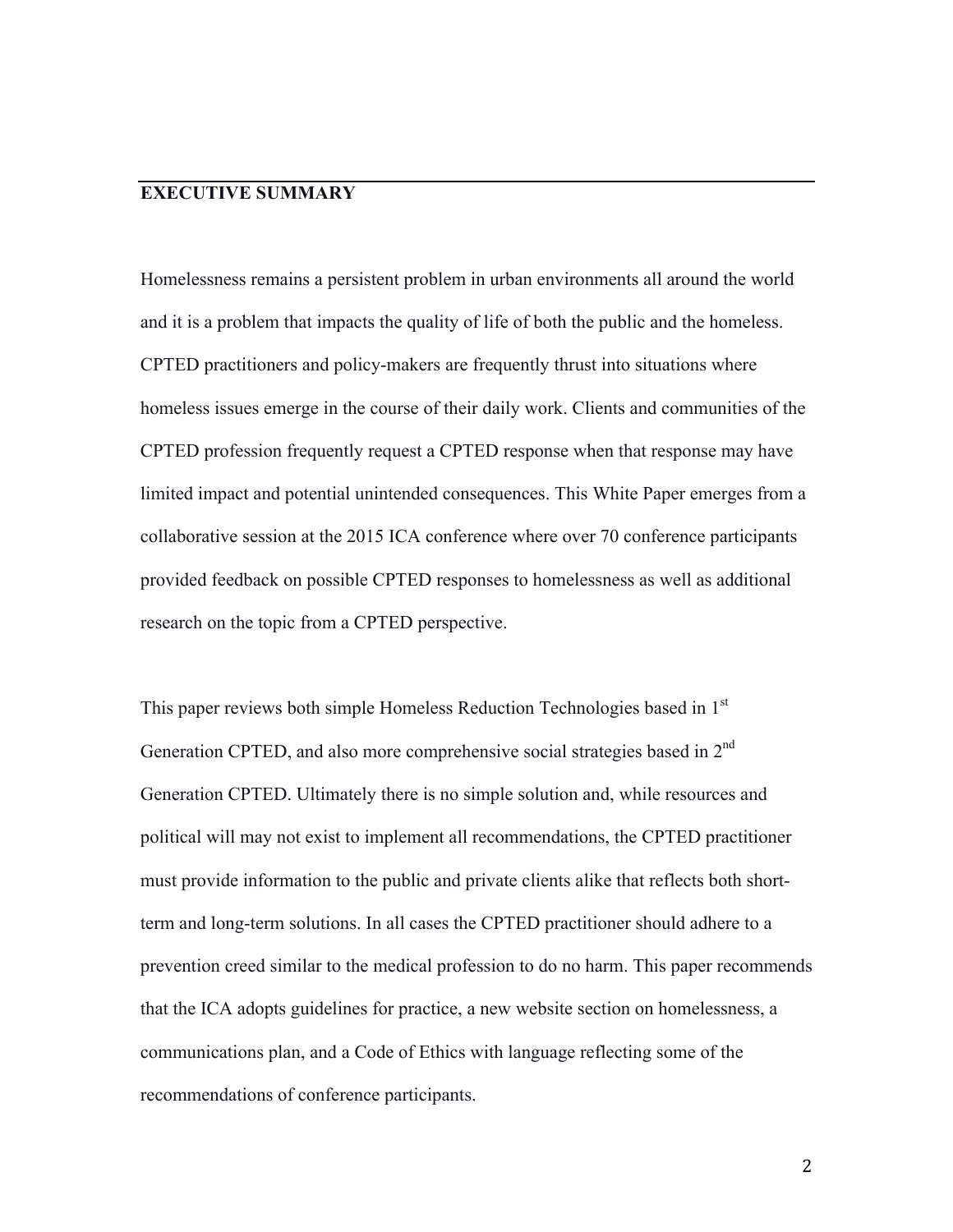#### **THE SCOPE OF THE PROBLEM**

What is it that is attracting droves of homeless persons to every major city across the world? The fact is that homelessness exists in every city and country. Shantytowns and tent cities appear with regularity in cities across the world. For example, Chile reports 12,000 homeless of which almost half live in the capital city of Santiago, but those are only the official counts (Ministry of Social Development, 2011). The Netherlands reports between 27,000 and 40,000 homeless of a national population of 15 Million. Canada estimates 200,000 are homeless annually (Gaetz, et al, 2013).

The scope of the problem is even worse in the United States. Officially 564,708 were homeless every evening in 2015 (Meghan et al, Annual Homeless Assessment Report to Congress, 2015). Unofficially estimates put the figure much higher. The definition of homelessness for these figures included people sleeping outside or in an emergency shelter or transitional housing program. Worse still, of that total, 206,286 people were in families with children (36%) and 127,787 (23%) of that number were children.

Clearly homelessness is a similar problem all across the globe. No jurisdiction is immune from the pervasive problem of homelessness.

One bright light in these statistics is that, at least in a few countries, the homeless numbers seem to be declining. The U.S. figures are revealing. From 2013 to 2014, a period of ongoing recovery from the Great Recession, overall homelessness decreased by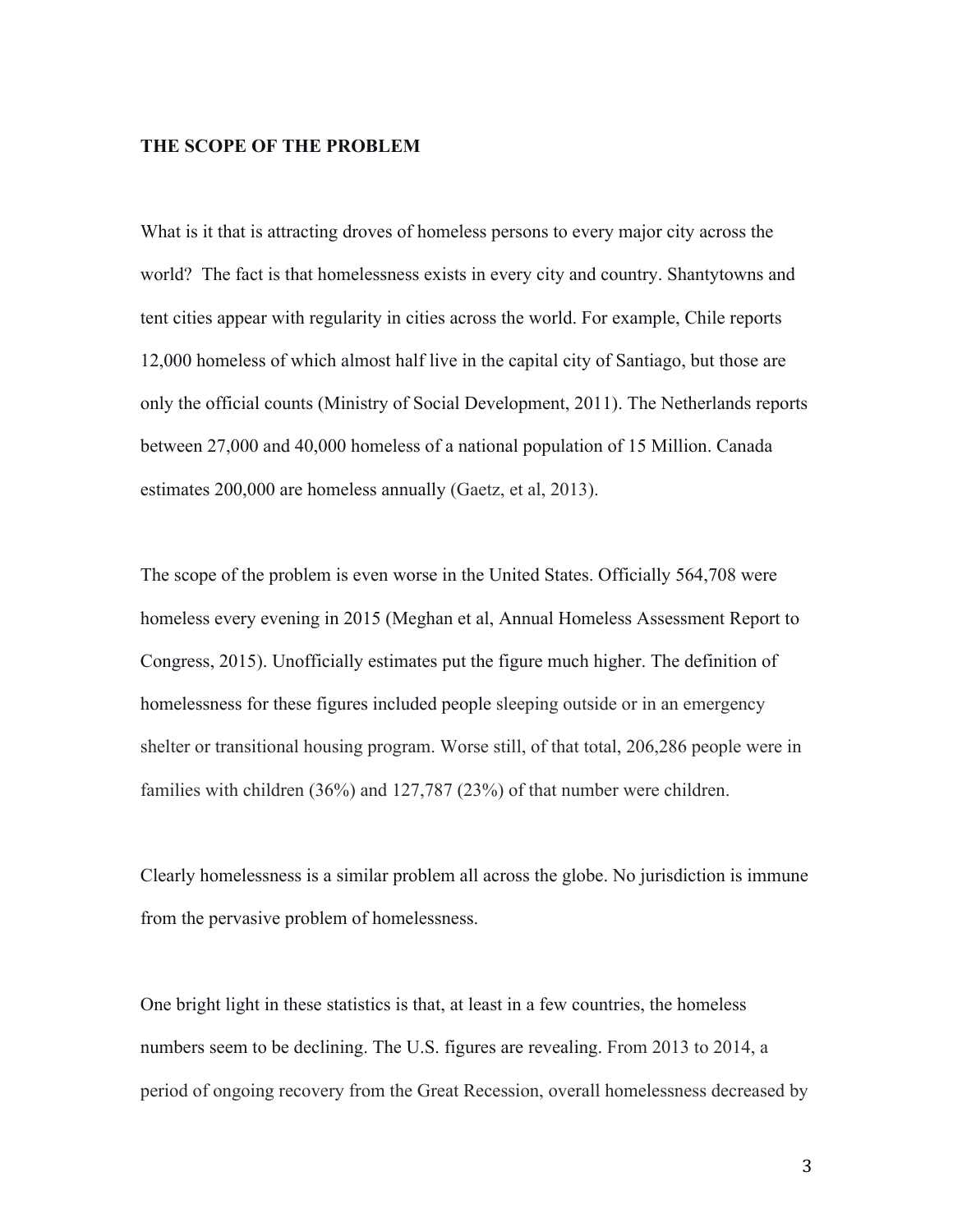2.3 percent and homelessness decreased among every major subpopulation: unsheltered persons (10 percent), families (2.7 percent), chronically homeless individuals (2.5 percent), and veterans (10.5 percent). However the positive news was not consistent since 34 U.S. states had decreases in overall homelessness, but 17 states saw increases (National Alliance to End Homelessness, 2015).

Reasons for these declines are unclear and may include improvements of the homeless service system or general demographics. However, regardless of recent improvements, the problem of homelessness persists around the world and more action is needed.

#### **WHO ARE THE HOMELESS AND WHAT IS THE PROBLEM?**

While many homeless are not criminals or mentally disturbed individuals, a good proportion of the homeless have been in the criminal justice or mental health systems. Studies in different countries indicate a wide range of reasons for homelessness, but there are some consistencies. Almost half of all homeless, in some locations more, suffer from substance abuse such as drugs and alcohol or they are mentally ill. According to the U.S. Department of Housing and Urban Development in 2014 of the more than half million homeless people surveyed, 20% were severely mentally ill, 20% were chronic substance abusers, 17% were chronically homeless, 9% were military veterans, 10% were victims of domestic violence, and 2% were HIV/ AIDS victims. Research in the UK suggests these figures are considerably higher, especially regarding the link between drug and alcohol abuse and homelessness (Fountain et al, 2009).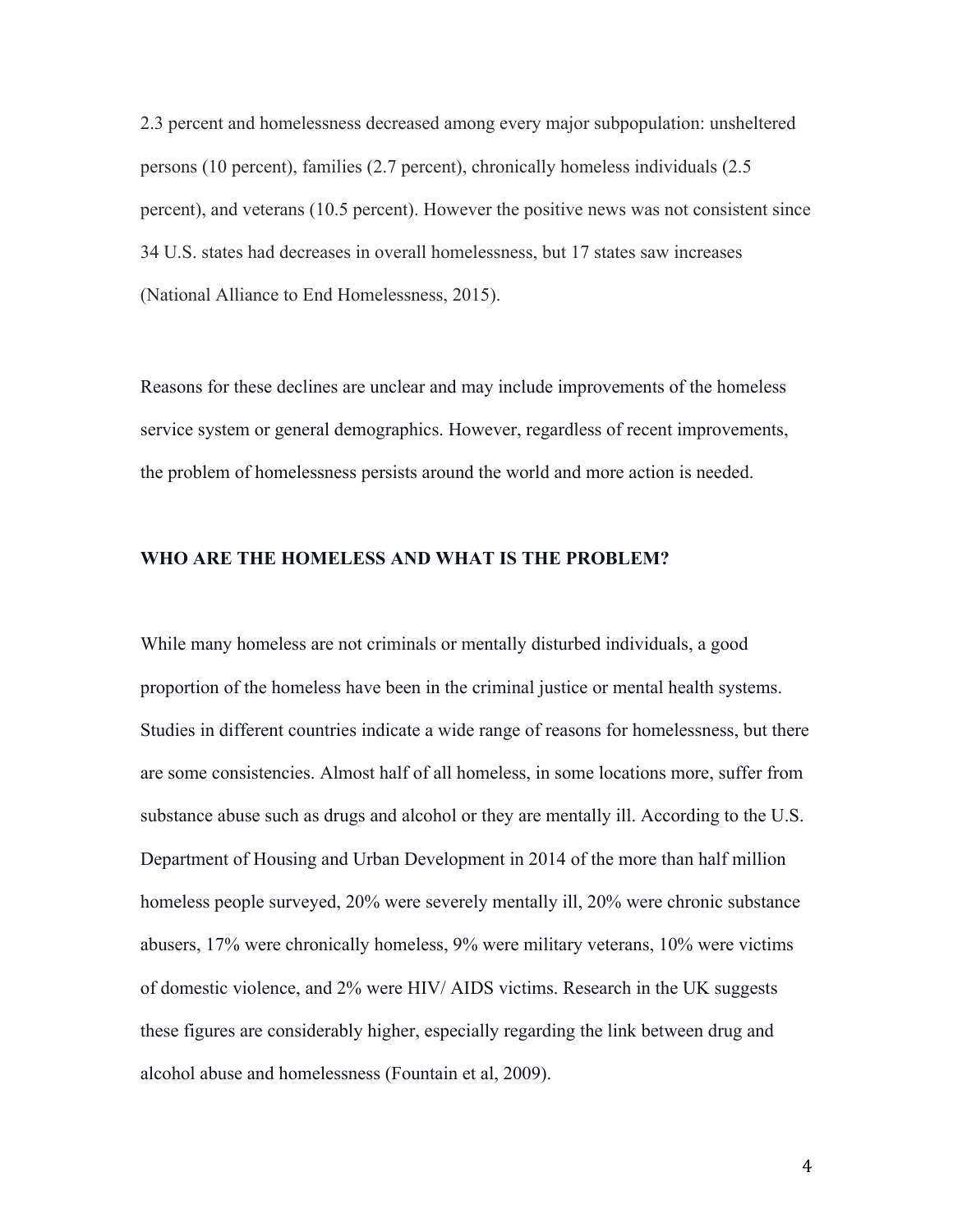Australian research has shed light on the homelessness experiences of females and describes how those experiences differ from those of their male counterparts. In her recently completed ethnographic PhD thesis of homeless women in Brisbane, Australia, Menih (2015) found that not only do the individual reasons that lead to female homelessness differ from those of their male counterparts (for females these are most often associated with physical abuse and domestic violence and/or economic and mental health issues resulting from the initial abuse) but that the female perception of space and risks associated with public space is also gender-specific.

Menih acknowledges that it is not the physical space itself that makes it dangerous but rather the social relations within that space. Males have traditionally dominated public spaces, especially at night. As a result, females tend to perceive them as risky and dangerous. Homeless women who are sleeping on the street are constantly exposed to such masculine space. To cope with these perceived risks they tend to control physical space through constant transiency (moving from one place to another), invisibility (not drawing attention to themselves) and by pretending that they are not homeless. At night they tend to retire to hidden public spaces and manage risks by squatting, staying around spaces overseen by the cameras, sleeping in hidden places or near the police. Homeless women also tend to avoid males and avoid confrontations. Since fears and risks for the homeless population are gender specific, it stands to reason that strategies to mitigate them and overcome the problem of homelessness need to be inclusive of women and other various sub-populations (Menih, 2015).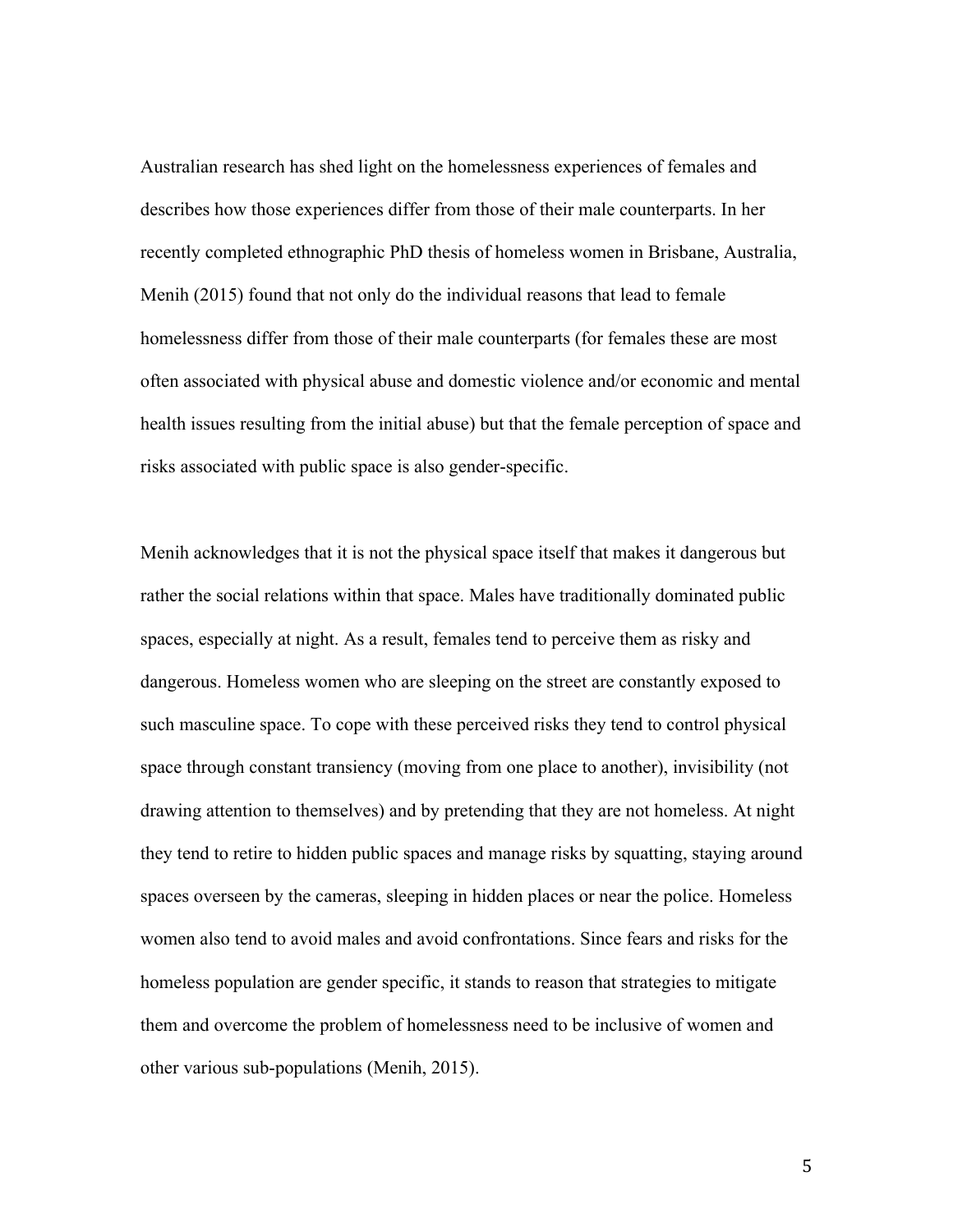With these kinds of profiles where does CPTED play a role in improving the quality of life, a key part of the ICA definition of its mandate? Suggestions to address that role will follow in the recommendations.

What are the typical illicit behaviors that are most commonly associated with homelessness? They include:

- Panhandling
- Loitering
- Trespassing
- Petty theft
- Littering and garbage
- Bathroom incivility

Other more serious crimes such as assault, sexual assault, robbery and murder also occur in homeless populations, however those are far less frequent. Studies since the 1990s indicate that most crime among (and by) the homeless is minor. It includes public intoxication, violating city by-laws and ordinances, shoplifting and burglary (Snow, Baker and Anderson, 1989).

However that is not the case for victimization within the homeless community. Being homeless offers a very unsafe life according to self-report studies that show over half of homeless people are victims of a crime, sometimes a violent crime perpetrated by other homeless people. Violent hate crime attacks against the homeless have also been increasing (Lee and Schreck, 2005). Clearly, there is nothing desirable nor easy about the homeless life.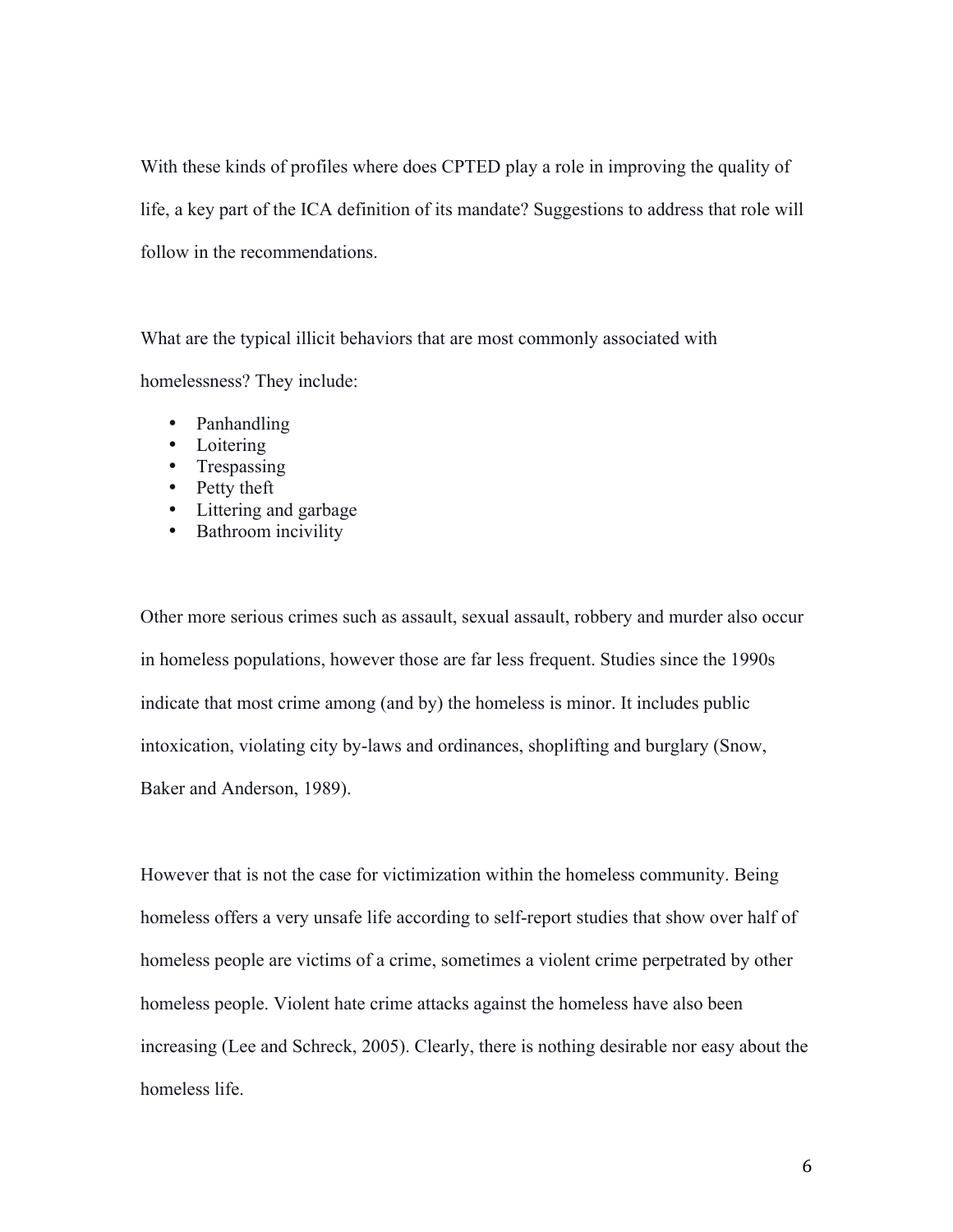The reasons for homelessness are as varied as the people who are homeless. There is a relationship of homeless and the economy, with the recent Recession being a source for people not being able to keep or afford their homes, and have jobs that produce the ability to live in a residence. Another important consideration is that, until very recently in a few jurisdictions, the level and amount of social services and programs that treat persons with mental illness has dramatically decreased with fewer government budgets allocated for treating mental illness.

There are serious consequences for failing to address the problem of homelessness. It provides little, or no, quality of life for those on the street, and increases risks of victimization for all concerned (although risks of serious crime are often exaggerated). It increases the risk of unsanitary conditions and disease among homelessness populations. It discourages legitimate activity by those who wish to use public streets, such as families, shoppers, and tourists. It makes many citizens, particularly women walking at night, feel unsafe, especially if they are hassled, panhandled, or threatened. Families may be less likely to allow children play in parks or walk to school if is there is a homeless encampment along the way. Homelessness has many consequences for communities.

#### **SOLUTIONS**

Long-term solutions involve work by experts and homeless advocates around the world and include programs to help provide rental assistance programs, helping renters repair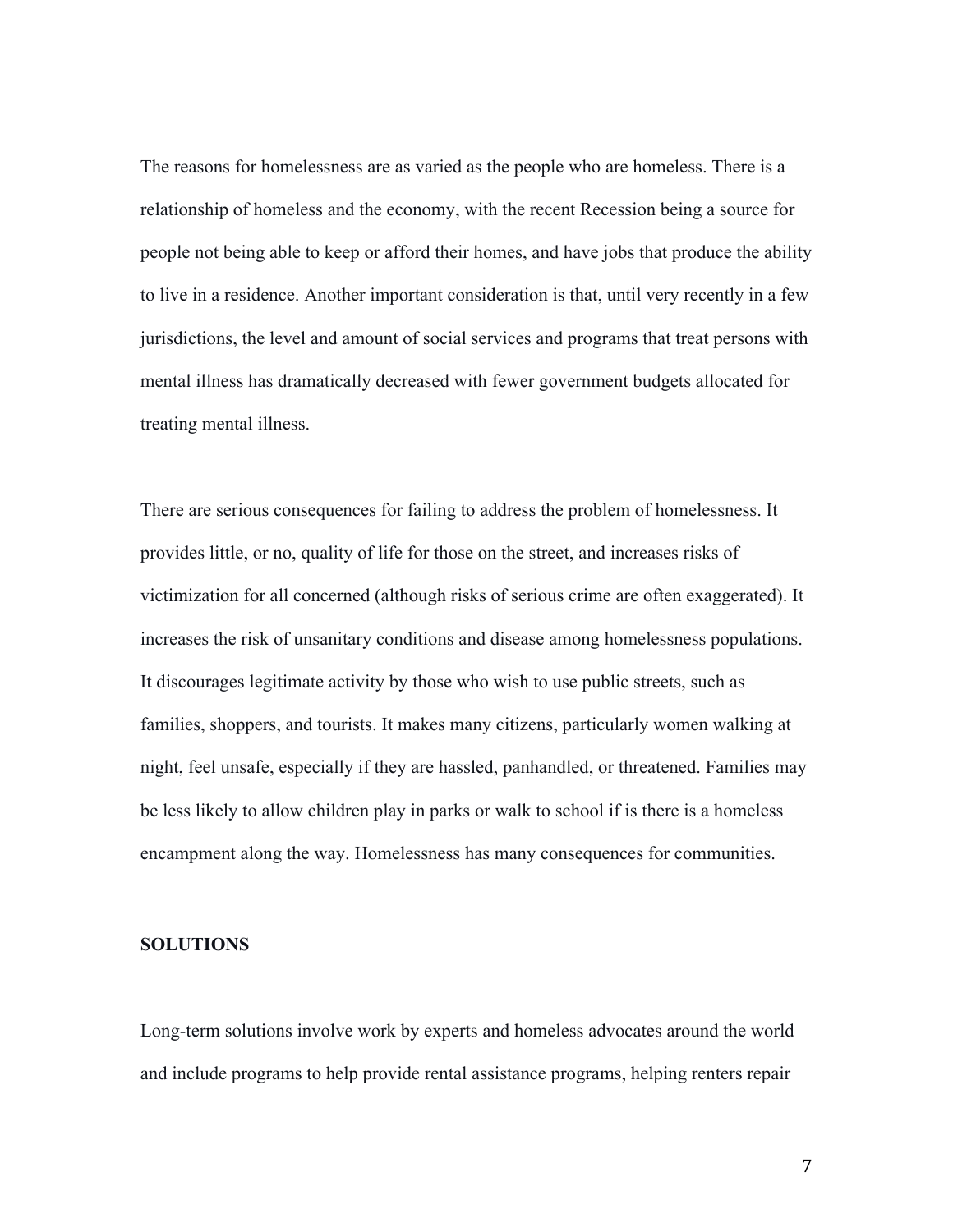bad credit histories, temporary relief for landlords to avoid evictions, providing a full range of affordable housing, financial and personal management skills training, drug and alcohol counseling, and programs dealing with mental illness. The entire range of longterm solutions is beyond the scope of this White Paper. Yet in spite of the fact that longterm solutions are complex and difficult to implement, CPTED practitioners and policymakers are frequently thrust into situations where homeless issues emerge in the course of their daily work. Clients and communities often request responses by CPTED practitioners. What are the range of CPTED responses to the problem of homelessness?

### **1st GENERATION CPTED AND SITUATIONAL CRIME PREVENTION**

1<sup>st</sup> Generation CPTED – access control, natural surveillance, territorial reinforcement, and image and maintenance – has attacked the homeless problem with strategies that are focused on opportunity reduction. For example, physical or architectural barriers might be used to prevent the homeless from gaining access to certain areas. In some cases enhanced lighting and landscaping to enhance natural surveillance make loitering more difficult.

The strategy associated with 1<sup>st</sup> Generation CPTED called Situational Crime Prevention has also deployed strategies to tackle homelessness. Practitioners using these methods have made it difficult for the homeless to use spaces for illegitimate uses like trespassing, loitering, panhandling or sleeping. They increase risks of engaging in incivilities with consequences such as arrest and prosecution such as enacting, posting signs and then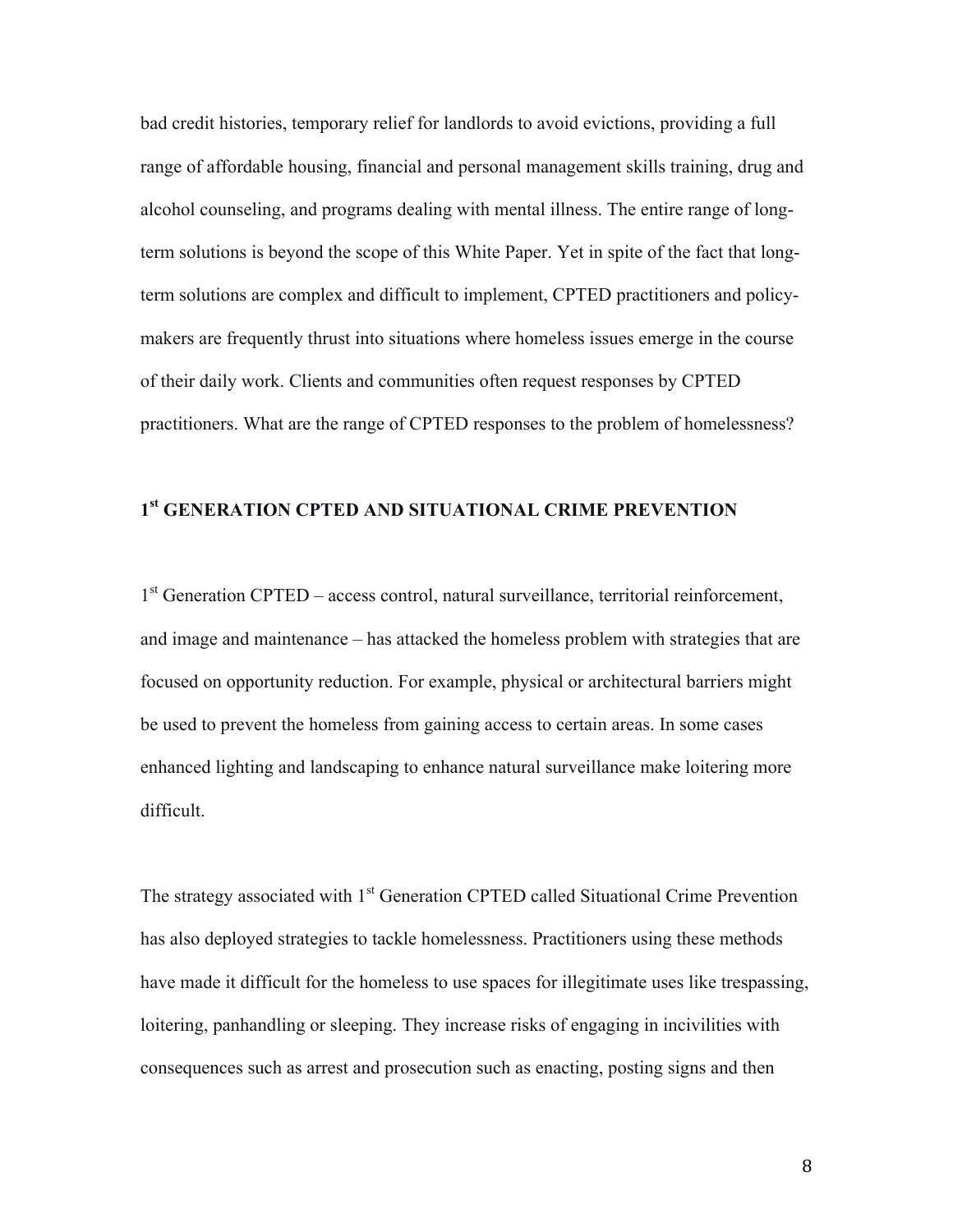enforcing laws that remove the legality of panhandling and loitering. They also harden the target by making it more difficult for the homeless to engage in certain activities. This includes installing arms on benches to prevent lying down and sleeping on park benches.

These 1<sup>st</sup> Generation CPTED and Situational Crime Prevention strategies are sometimes called *Homeless Reduction Technologies*.

Other examples of Homeless Reduction Technologies include:

- Spikes on window sills to prevent lying in doorways or sitting on window sills;
- Laws or regulations that prevent panhandling, sleeping in doorways;
- Special enforcement to remove people from trespassing in parks after dusk;
- Fences and screening to limit access to private and semi-private areas;
- Using water sprinklers in parks in the evenings to discourage camping out or loitering behaviors;
- Laws to remove abandoned properties such as gathering places;
- Laws that discourage public food distribution areas without compliance to safety and health code regulations.

#### **ISSUES WITH HOMELESS REDUCTION TECHNOLOGIES**

Part of the problem with such technologies is that they do not deal with the actual problem of homelessness, only the immediate symptom of the problem. As a result, many of these technologies are considered inhumane and have met with public disapproval,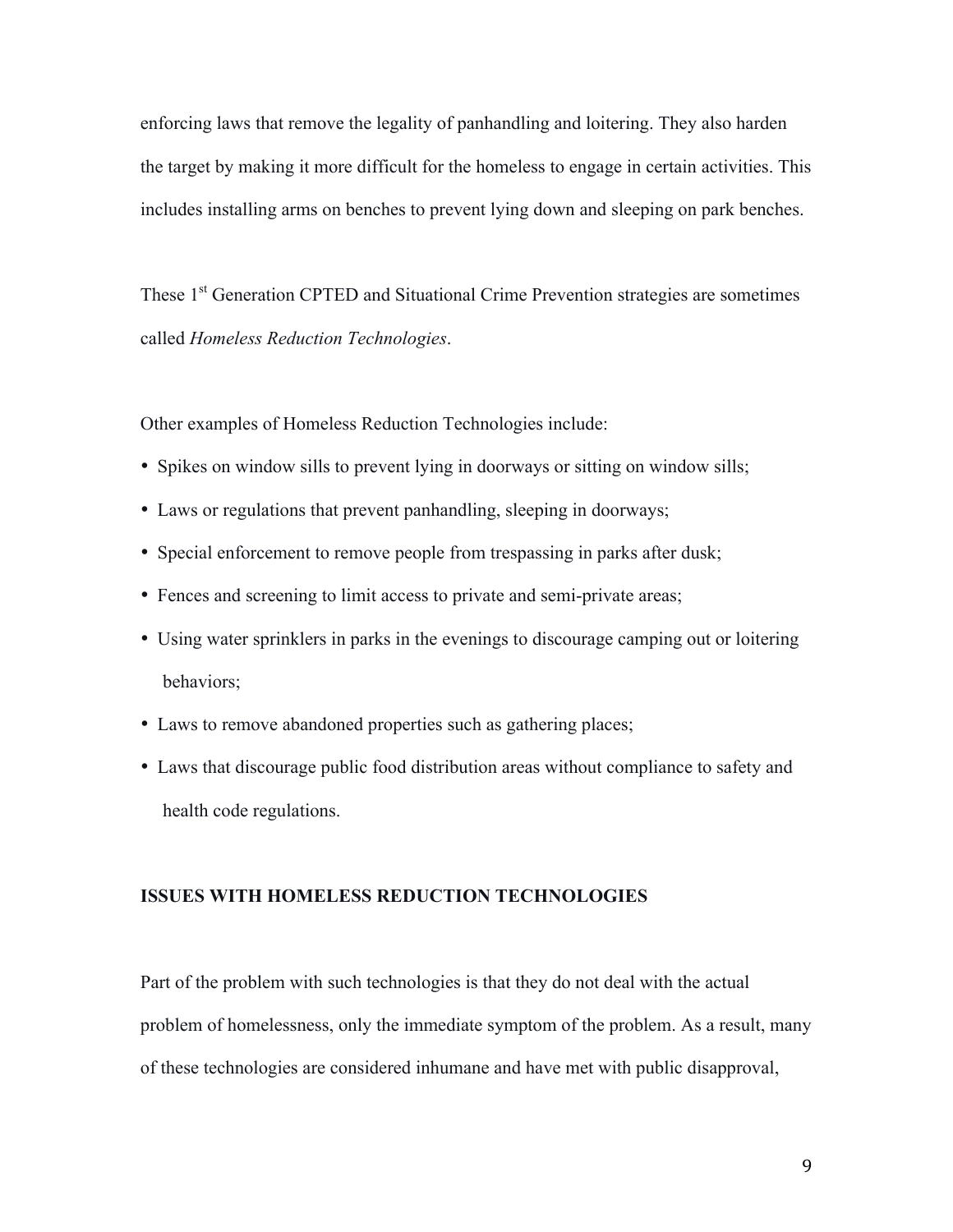outrage, and policies to prohibit their use. One example is the use of homeless spikes in London, England that were met by public outrage and a commitment by the Mayor to prevent further use of devices that were seen by the public as inhumane (Halliday, 2014). Companies using the spikes were shamed by the negative media coverage and eventually removed the spikes, a dramatic case of unintended consequences.

Another problem with these technologies is they simply displace the homeless from one area to another area of the city. This has led to complaints from the public and, when the new areas are unsanitary and unhealthy (such as beneath roadway and railway overpasses), they increase the risks to the homeless and decrease their already disadvantaged quality of life.

#### **DISPLACEMENT**

It is apparent that 1<sup>st</sup> Generation CPTED and Situational Crime Prevention strategies don't solve the challenges and conditions that produce or promote homelessness. One challenge with  $1<sup>st</sup>$  Generation CPTED and SCP tactics is their limited, short range, impact. They relocate the homeless from one location of a city to another out of sight location, which is little more than using displacement as tool of forced relocation.

Homeless displacement, or forced relocation of the homeless, is sometimes implemented with little attention to the quality of the final location where the homeless end up. In cases where municipalities pay closer attention to displacement locations with better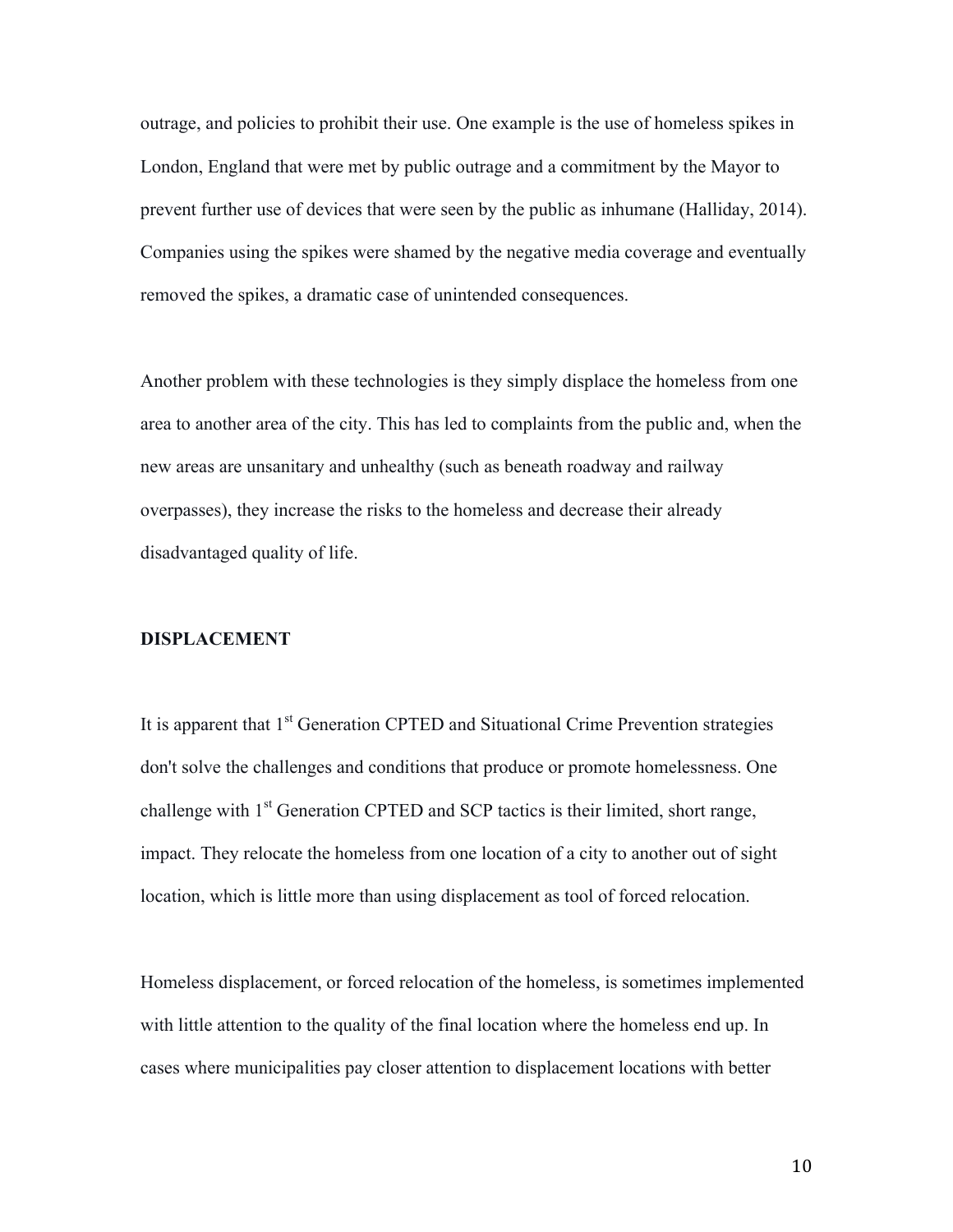conditions, they can improve some aspects of sanitation and safety. Yet they still simply remove the problem from the vision of the general public, a strategy with serious, unintended consequences. For example, forced relocation has been used by cities that sponsor major events such as the Olympics or other major sporting or entertainment events, a process known as *social cleansing* (Vale and Grey, 2013). In an attempt to clear up homeless streets and associated disorder near major sporting locations, some municipalities attempt to move the homeless to locations far from the sporting venues. Their objective is to portray their city positively to the global media and public. However, displacement strategies invariably backfire with less media attention on the sanitized locale and more public outrage and negative media attention on the forced relocation, yet another unintended consequence.

## **2nd GENERATION CPTED**

More comprehensive and in-depth strategies include  $2<sup>nd</sup>$  Generation CPTED such as creating social programs and getting residents, service providers and the homeless to work together and create livable environments. These methods develop more inclusive and sustainable strategies. Such strategies include:

• The Dignity Village program in Portland, Oregon where local volunteers and the homeless voluntarily build a small village, constructed of recycled materials, tiny homes for each person, a garden for growing food, and some basic amenities such as toilets. While not a long-term solution to homelessness, the Dignity Village program offers a temporary, and humane, respite from sleeping on a sidewalk in the rain. It also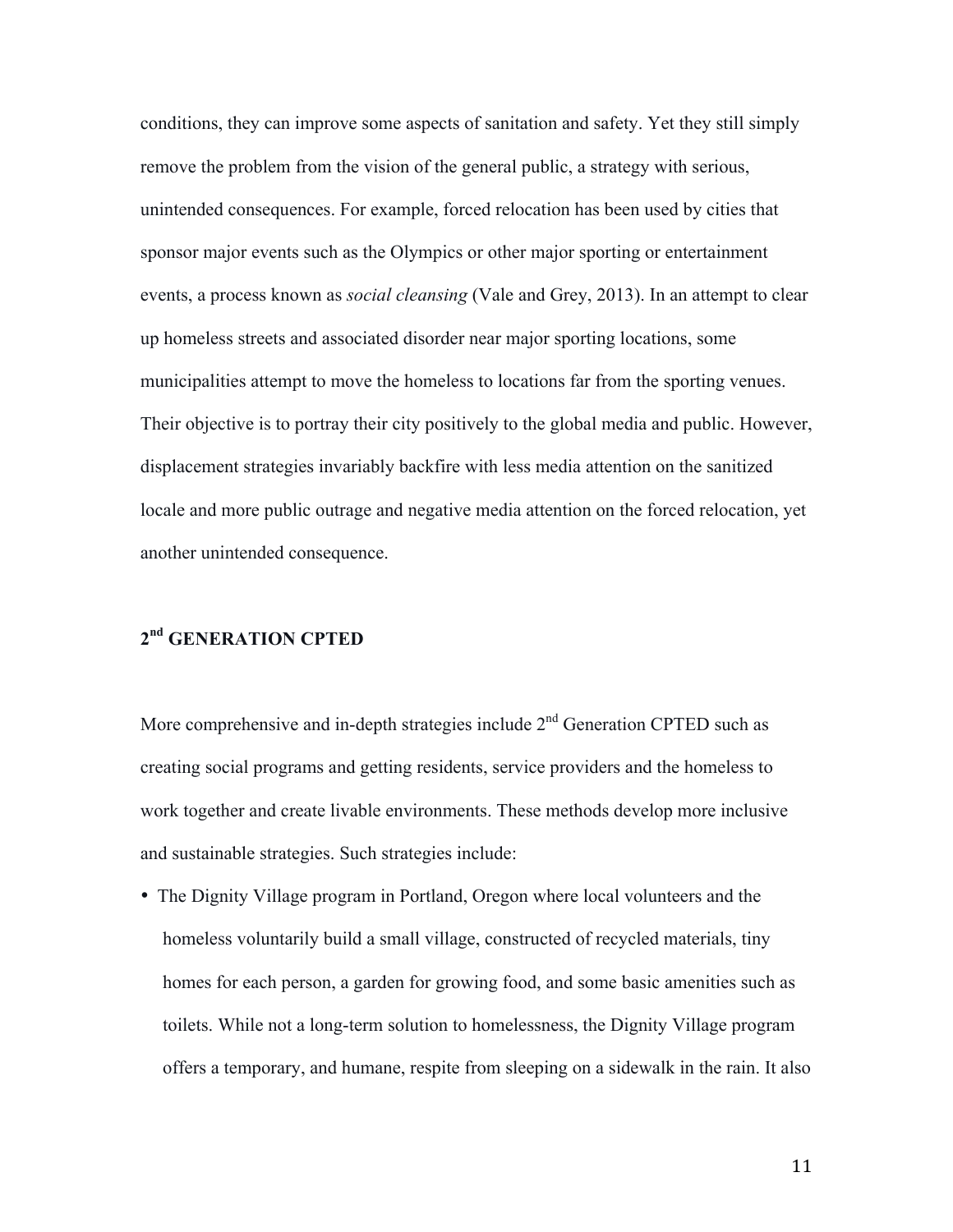provides more sanitary and safer conditions for the homeless;

- Providing affordable housing with wraparound social and counseling services, such as the Homes First program that is designed specifically to provide temporary housing for people afflicted with drug abuse and mental illness;
- Creating accessible and free services for drug and substance abuse rehabilitation services programs.

#### **ISSUES WITH SOCIAL PROGRAMS**

The obvious problem with long-term social programs is that they take considerable time and resources to implement. Rehabilitation for drug and alcohol can take many months or years, and it is not always successful. Temporary housing like Dignity Village is quicker to install than formal transitional housing, however both strategies take considerable effort to implement. In short social programs take time and money, luxuries that some communities do not have.

The challenge for both  $1<sup>st</sup>$  and  $2<sup>nd</sup>$  Generation CPTED strategies that address homelessness is obtaining the resources (publically and privately) to support the services and programs. As illustrated above, cheaper programs, like homeless spikes, are easier to implement but do not deal with the long-term problem and they often cause serious unintended consequences.

The challenge facing the CPTED practitioner, policy-maker, and all those involved with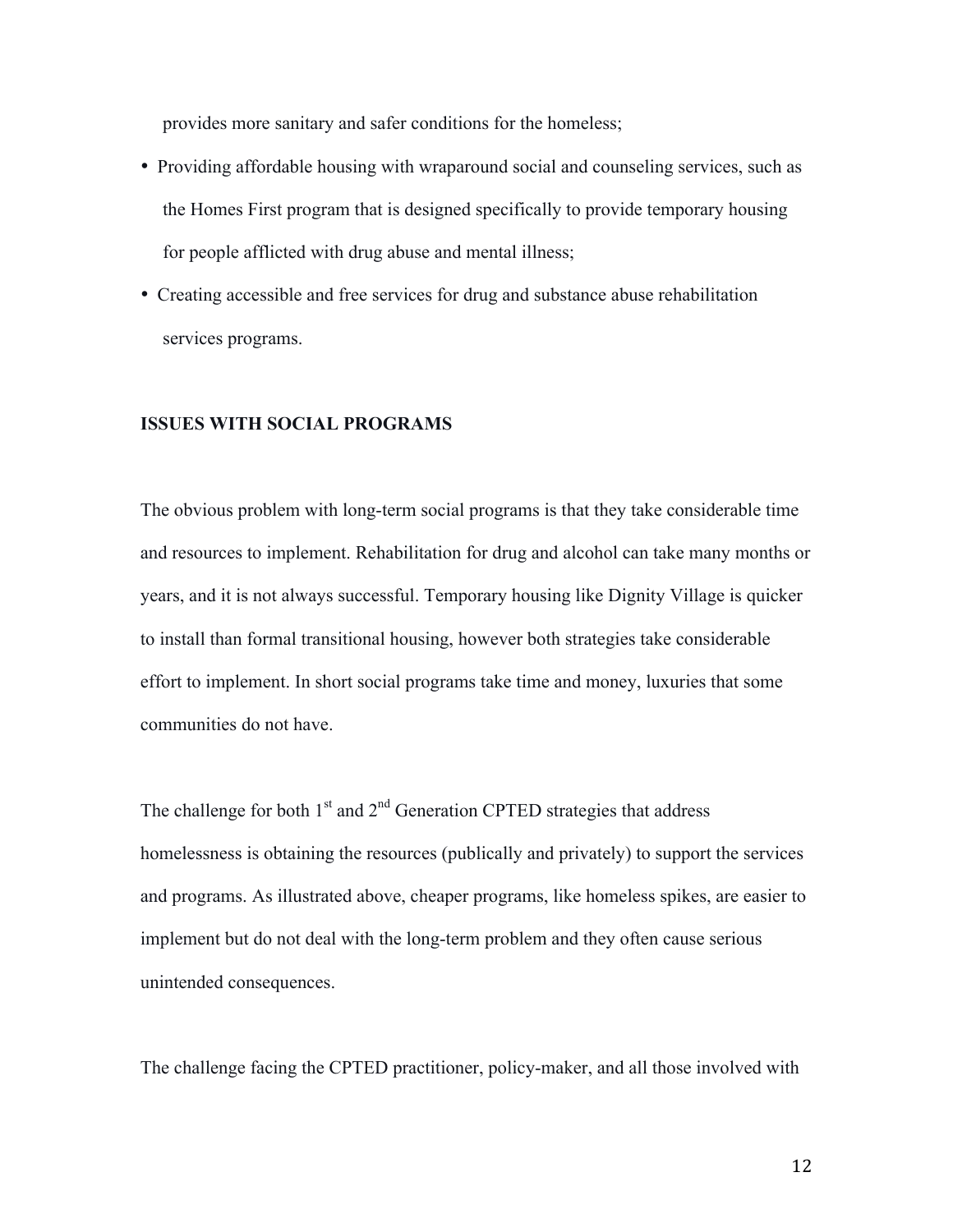the homeless is finding suitable answers to some key questions:

- When does the sheer number of homeless create a tipping point where there are too many persons needing services, and too little assistance or lack of housing?
- How much incivility is accepted before the scale tips, and an area or neighborhood is no longer safe and attractive?
- How does a CPTED practitioner gain support and resources to develop the most effective, targeted strategy?

#### **THE ICA CHARRETTE ON HOMELESSNESS**

The 2015 ICA CPTED Conference sponsored a special workshop/charrette that addressed the challenges of homelessness and the role of CPTED in making a positive difference. The workshop/charrette examined what policies and practices have been effective in certain cities, why they work, and what they offer as a way forward.

A short presentation about homelessness provided an overview of the problem. Following the presentation five smaller working groups of 15 conference participants each worked in teams with a facilitator. They spent over an hour sharing their own experiences about tackling homelessness, including the most effective strategies and how they work. Those strategies were summarized by facilitators onto chart paper and shared with the entire plenary session at the end of the session. Those notes were compiled for later review for this White Paper and the notes are appended at the end of this paper.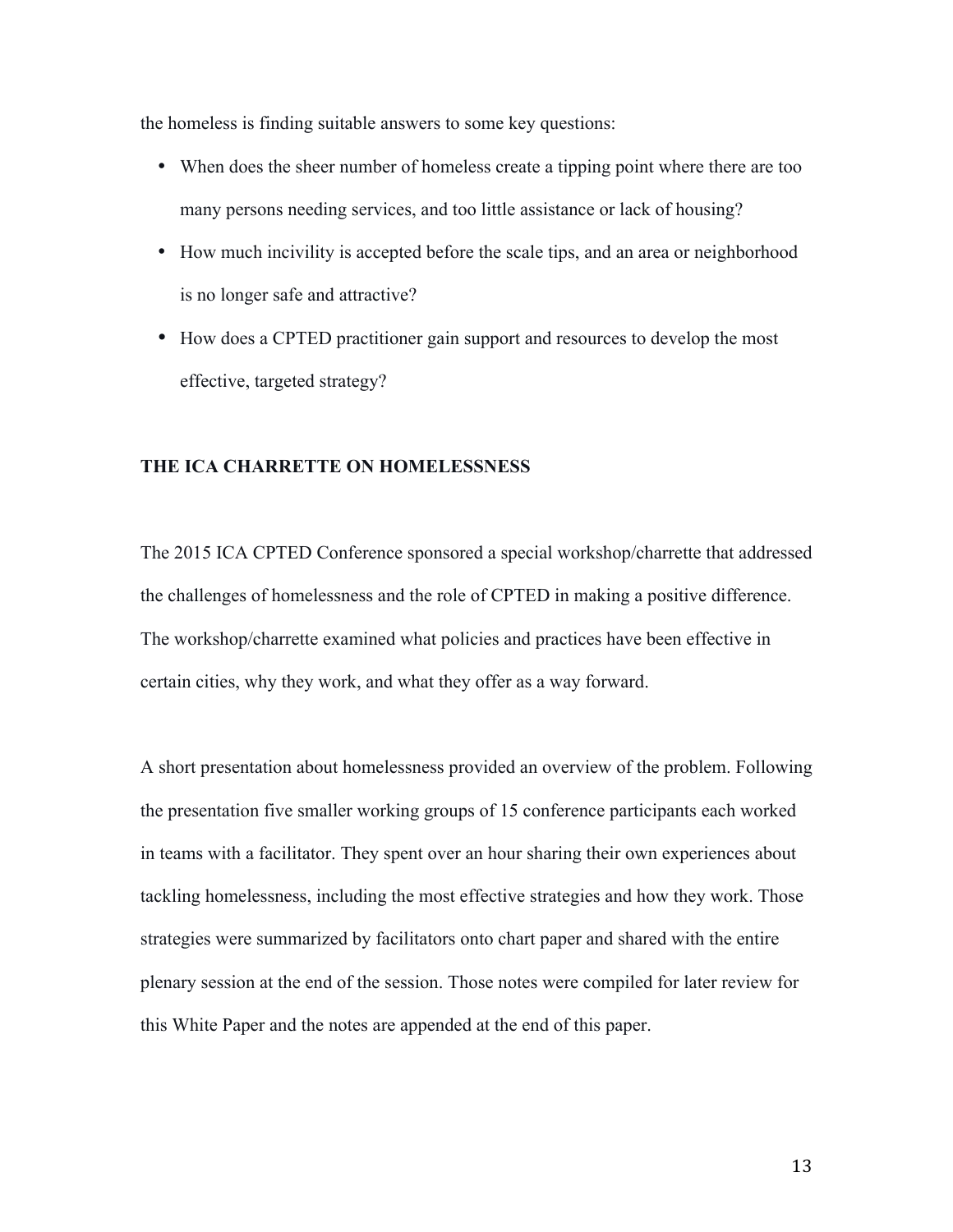#### **BREAKOUT RESULTS AND SUGGESTIONS**

Each of the facilitators reported themes such as involving the community and better education about homelessness for the public. There is a great deal of misunderstanding and myth about homelessness and that requires better information and toolkits to help guide practitioners. Some teams insisted on also involving the homeless themselves in their own solutions.

All teams were able to identify a range of programs and best practices that worked to help reduce the problem of homelessness. However, all teams identified homelessness as complex and solutions long-term.

Some of the most promising programs emerging from team discussions involved comprehensive programs like Housing First, a program that shows if someone has a place to live, then you can solve the other problems that cause homelessness: drug abuse; alcohol abuse; substance abuse; domestic violence and unemployment. These more comprehensive programs do not obviously fall into the traditional framework of CPTED, however there was a sentiment that, as this in now a new century, it was time to expand the role of CPTED to include more holistic solutions. These were reflected in the team presentations and they are summarized in the recommendations that follow.

In the final analysis it is apparent that the future will require that every community will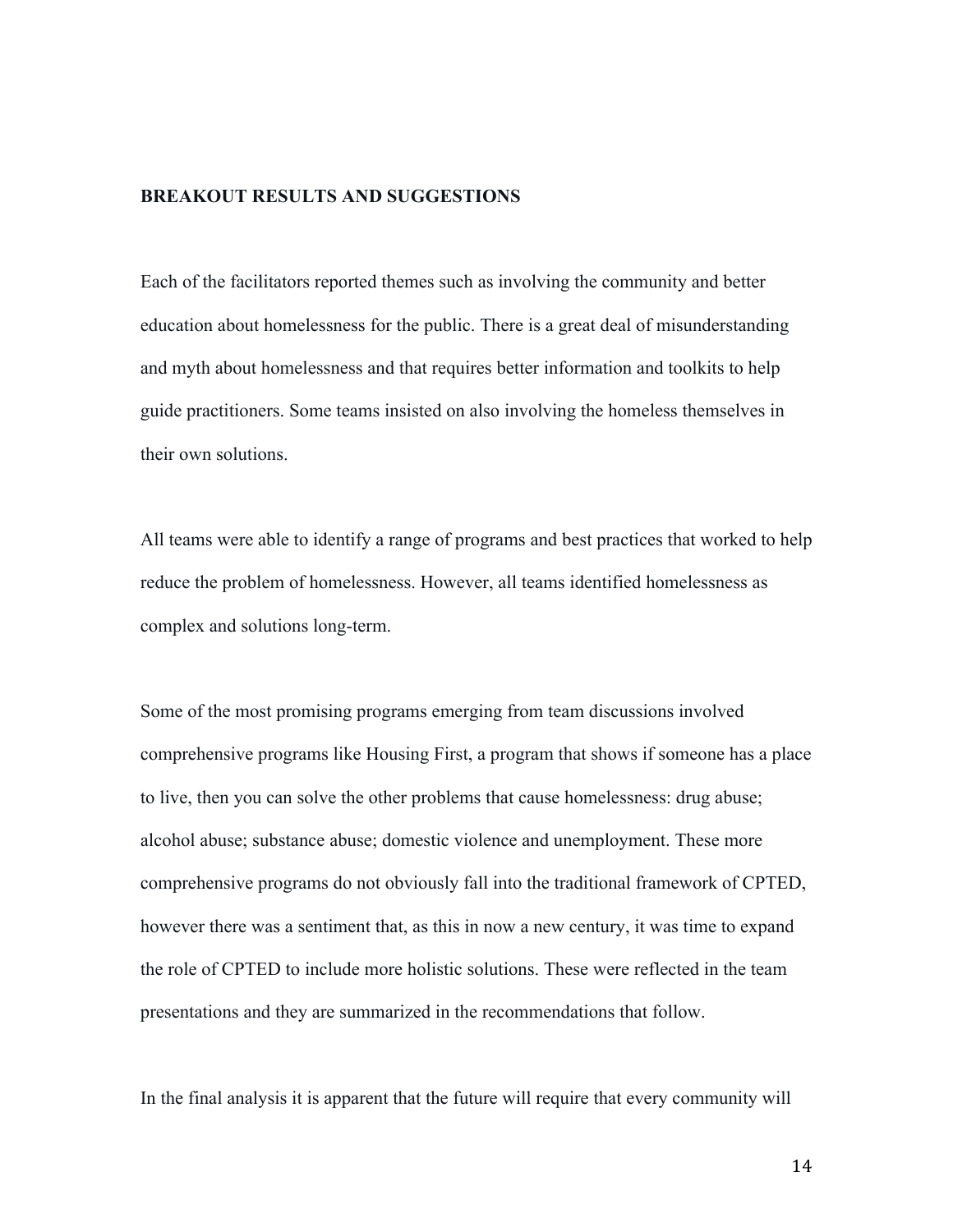have a systematic plan in place that ensures homelessness, if it happens at all, becomes a rare, brief, non-recurring experience. Every community should develop the capacity to quickly identify and engage the people at risk and experiencing homelessness, intervene to prevent the loss of housing and then divert people into the homelessness services system.

In that ideal future, when homelessness does occur, communities need to provide immediate access to shelter and crisis services without barriers to entry, while permanent stable housing and appropriate supports are being secured, and then connect people to housing assistance and services, tailored to their unique needs and strengths to help them achieve and maintain stable housing and independence.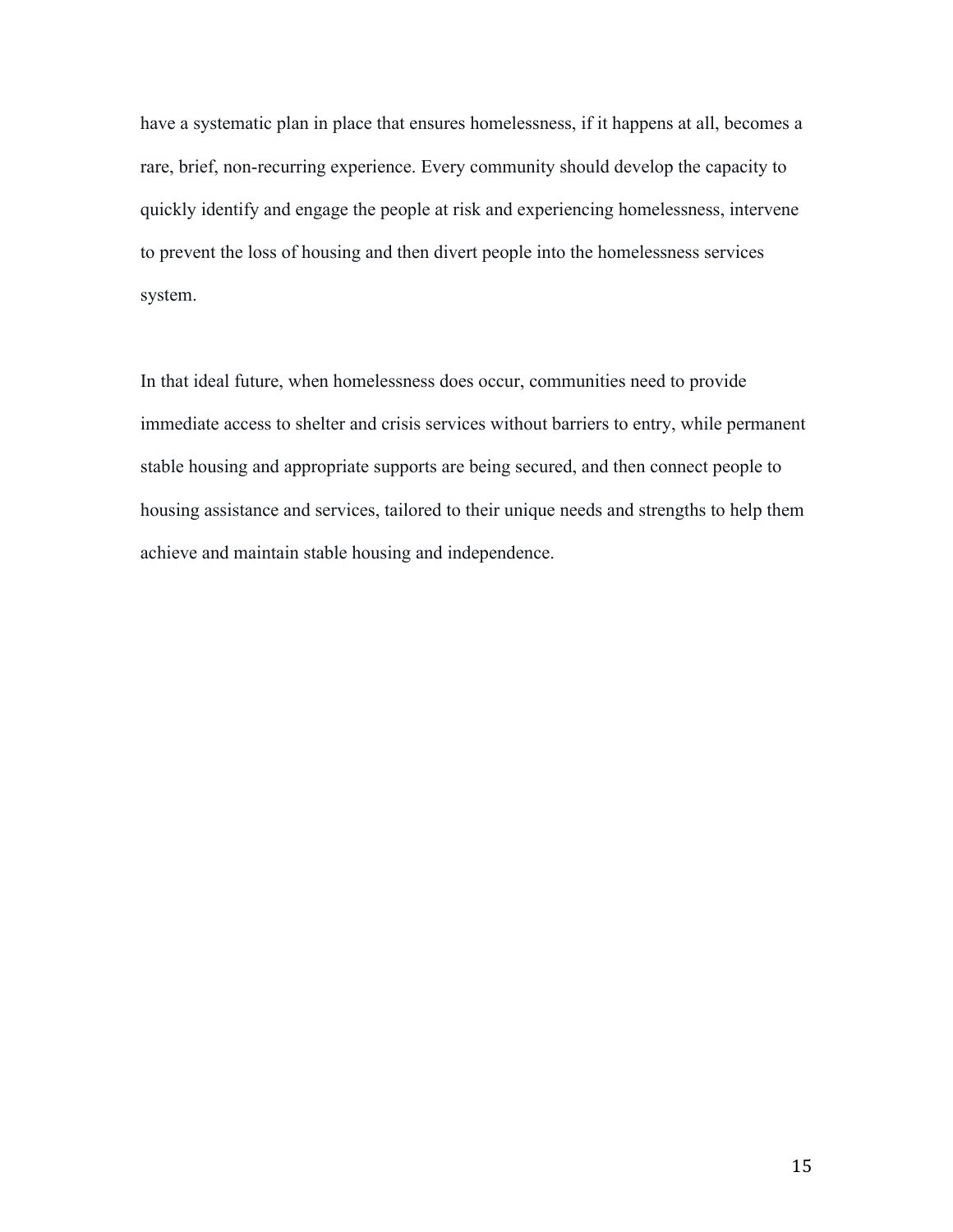#### **RECOMMENDATIONS**

- 1. **TOOLKITS AND GUIDEBOOKS**: ICA should provide Toolkits or Guidebooks that deal specifically with providing CPTED advice about housing and temporary shelters for homeless people. Housing and temporary shelters for the homeless must be safe, not just affordable, and these Toolkits or Guidebooks – the ICA homeless safety guidelines – should provide some guidance for practitioners.
	- a. ICA Guidelines should be for both governments enacting homeless action plans and for CPTED practitioners assisting in the construction of shelters or housing
	- b. These guidelines should outline that CPTED experts connect with stakeholders in the community to assess the specific context of that situation
	- c. Guidelines should include design, community context, safety and health as well as fear and perceptions of the homeless population
	- d. Guidelines should describe how CPTED practitioners can utilize a wide range of data regarding homelessness conditions, fear of crime, loss of business and reported crime in analysis regarding homelessness
	- e. To develop guidelines the ICA should contact specialists and groups who work on homelessness issues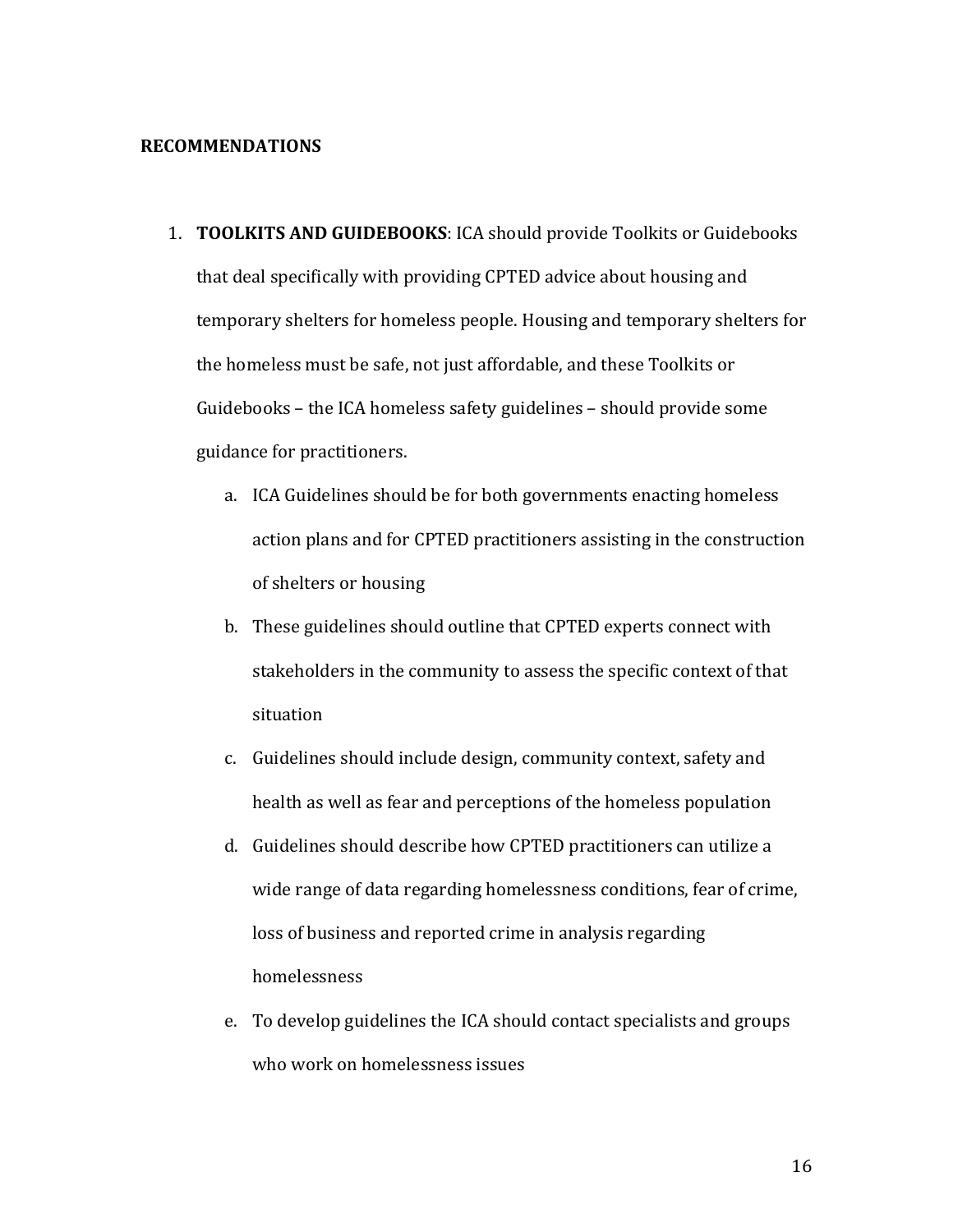- f. The guidelines could be made available through a link on the  $ICA$ website
- g. The guidelines could be completed prior to the 2017 conference and presented to the ICA at that conference
- 2. **COMMUNICATIONS PLAN:** The ICA should develop a targeted communications plan to connect with governments, national and particularly municipal governments, as well as other organizations about CPTED in relation to homelessness. This communications plan could inform others about the ICA homeless safety guidelines, and also offer partnerships in future.
- 3. **1<sup>ST</sup> AND 2<sup>ND</sup> GENERATION CPTED**: The ICA guidelines should include not only 1<sup>st</sup> Generation CPTED designs, but also 2<sup>nd</sup> Generation CPTED suggestions for housing policy, such as groups like Homes First, recommendations for providing a percentage of social/affordable housing (perhaps  $15\%$ ) in new residential developments, and suggestions for how CPTED practitioners might help design temporary Homeless Shelters, such as the Dignity Village program in Portland.
- 4. **ICA WEBSITE:** ICA website could also include a new website section about success stories in dealing with homelessness, such as the *Inn for the Cold* program or social workers on patrol with police officers in Calgary. This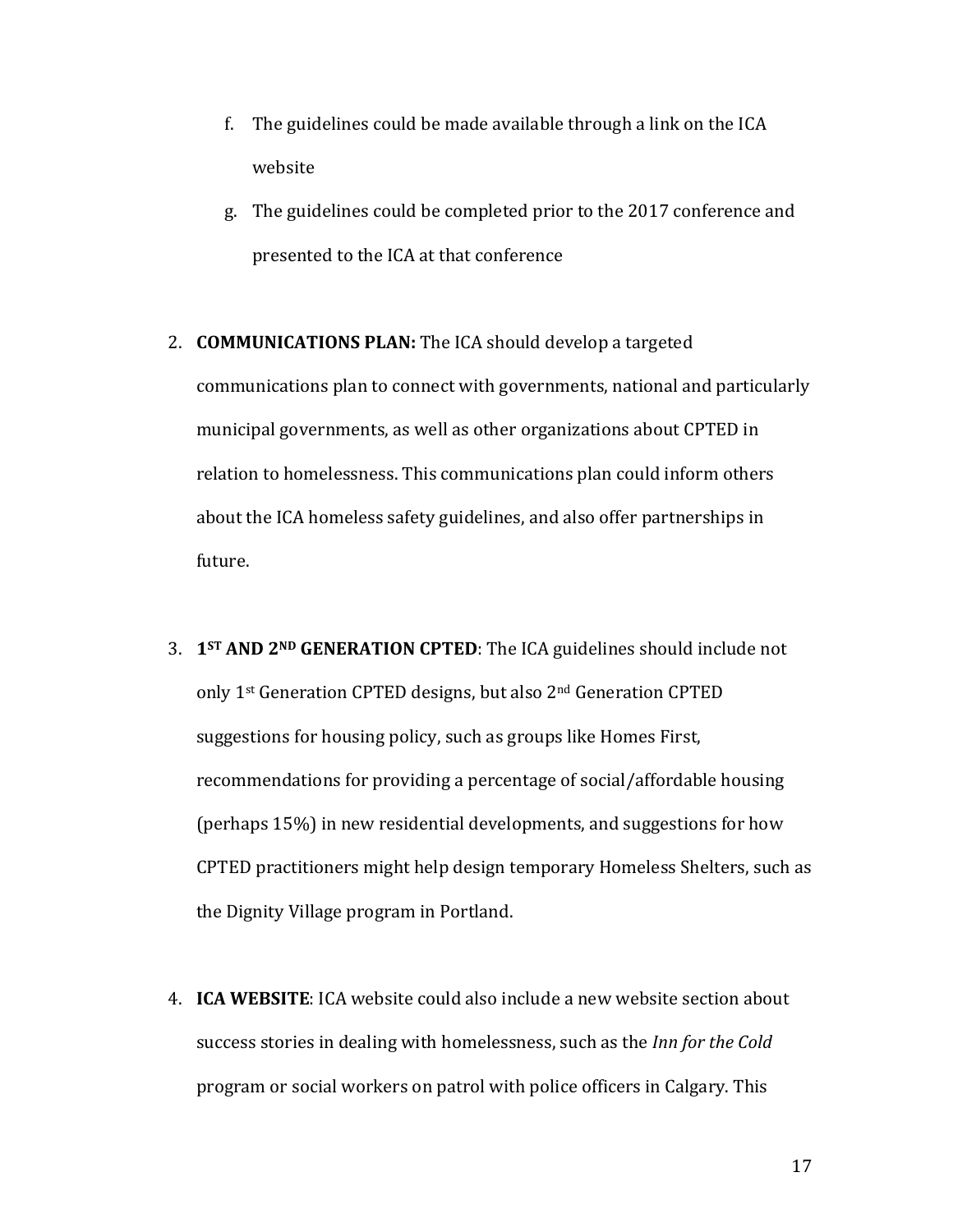section will help educate the public and other prevention stakeholders about the issue of homelessness. As well it can humanize the homeless, foster empathy, and celebrate successful projects so that best practices might inform other communities how to move forward.

- 5. **CODE OF ETHICS**: The ICA should implement a long-overdue Code of Ethics that, as with the medical profession, firstly recommends *doing no harm* in all CPTED strategies, particularly activities that deal with the homeless.
- 6. **DUTY TO ADVISE CLIENTS**: Secondly the Code of Ethics should recommend that CPTED practitioners should always advise both clients and the community that tactics such as Homeless Reduction Technologies are simple strategies that might provide a temporary solution but seldom deal with the longterm problem. More comprehensive, long-term solutions are preferable, for example the wraparound social services embedded in the Housing First program. CPTED practitioners should discuss more comprehensive options with clients and communities prior to recommending any strategies.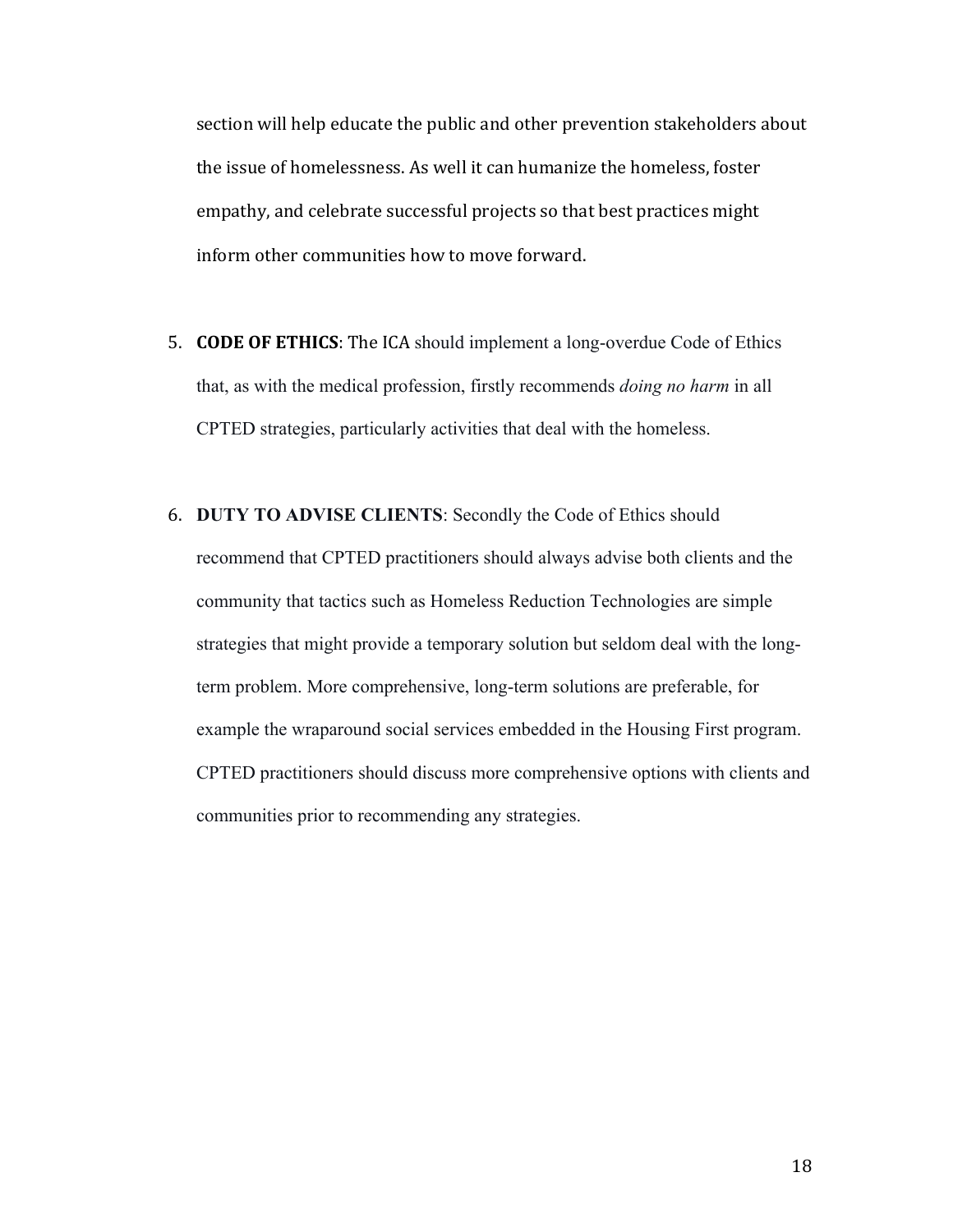#### **REFERENCES**

Fountain, Jane, Samantha Howes, John Marsden, Colin Taylor and John Strang. 2009. *Drug and Alcohol Use and the Link with Homelessness: Results from a Survey of Homeless People in London*. Addiction Research and Theory. Vol. 11, Issue 4: 245-256.

Gaetz, Stephen, Jesse Donaldson, Tim Richter, & Tanya Gulliver (2013).*The State of Homelessness in Canada*. Toronto: Canadian Homelessness Research Network Press.

Halliday, Josh. 2014. *Tesco to remove anti-homeless spikes from Regent Street store after protests*. The Guardian newspaper, London: Thursday, June 12. Accessed April 16, 2016. Available online at <http://www.theguardian.com/society/2014/jun/12/tesco-spikesremove-regent-street-homeless-protests>

Lee, B.A., C.J. Schreck. 2005. *Danger on the streets: marginality and victimization among homeless people*. American Behavioral Scientist. Vol. 48, Issue 1055–81.

Menih, H. 2015. *"People need to understand why we are who we are": An ethnographic study of homeless women in Brisbane*. Unpublished doctoral thesis. Griffith University, Brisbane, Australia.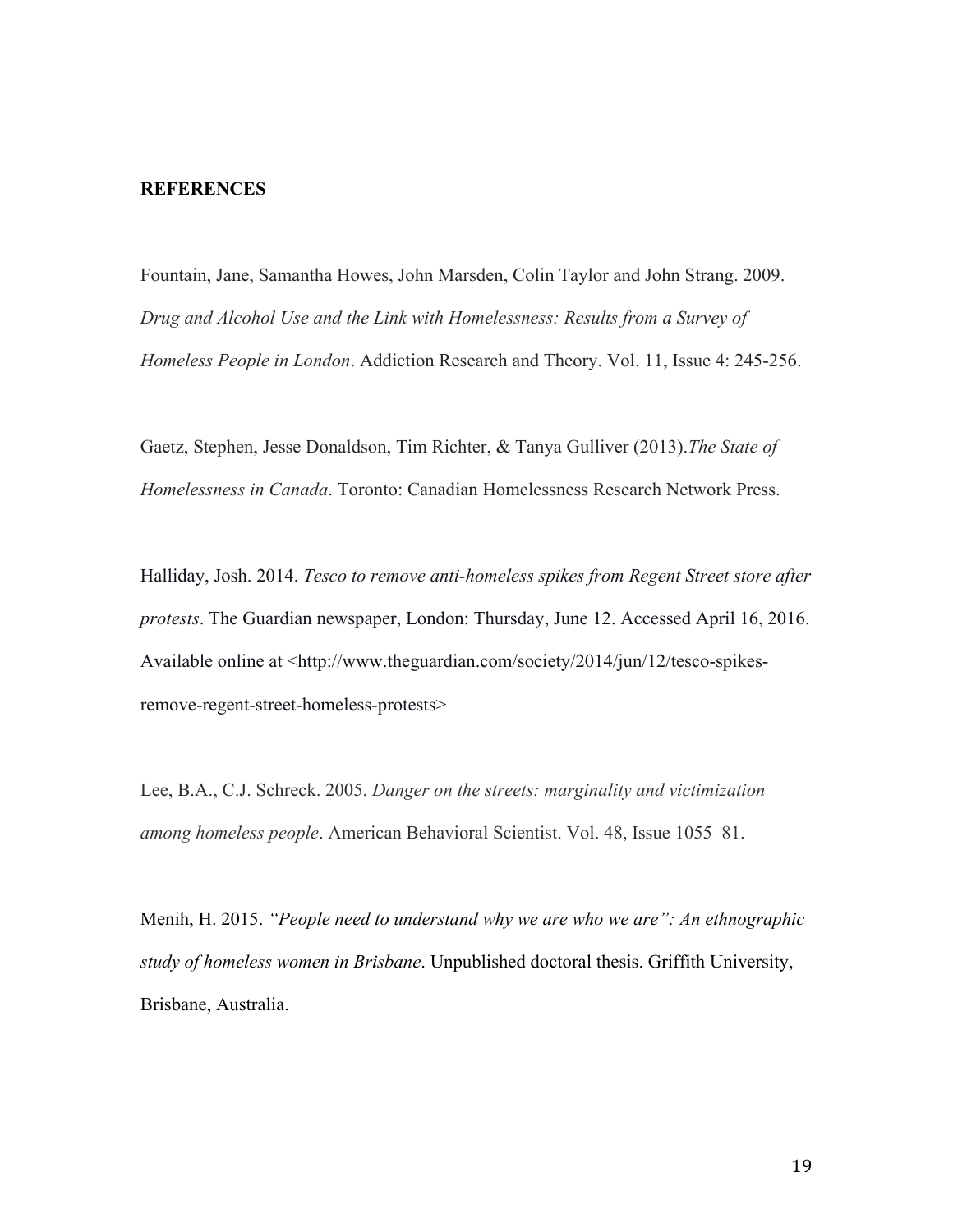Ministry of Social Development. 2011. *Survey of Homelessness*. Santiago: Government of Chile.

National Alliance to End Homelessness. 2015. *The State of Homelessness in America in 2015: An Examination of Trends in Homelessness, Homelessness Assistance, and At-Risk Populations at the National and State Levels*. Report by the National Alliance to End Homelessness and the Homelessness Research Institute. Washington, D.C. Available online at: <http://www.endhomelessness.org/page/-

/files/State\_of\_Homelessness\_2015\_FINAL\_online.pdf>

David A. Snow, David A., Susan G. Baker and Leon Anderson. 1989. *Criminality and Homeless Men: An Empirical Assessment*. Social Problems. Vol. 36, No. 5, December: 532-549

Henry, Meghan, Azim Shivji, Tanya de Sousa, and Rebecca Cohen, Abt Associates Inc. 2015. *The 2015 Annual Homeless Assessment Report (AHAR) to Congress, November, 2015*. The U.S. Department of Housing and Urban Development, Office of Community Planning and Development. Washington, D.C.

Vale, Lawrence and Annemarie Gray. 2016. The Displacement Decathon. *Places Journal*. April 2016. Available online at <https://placesjournal.org/article/thedisplacement-decathlon/>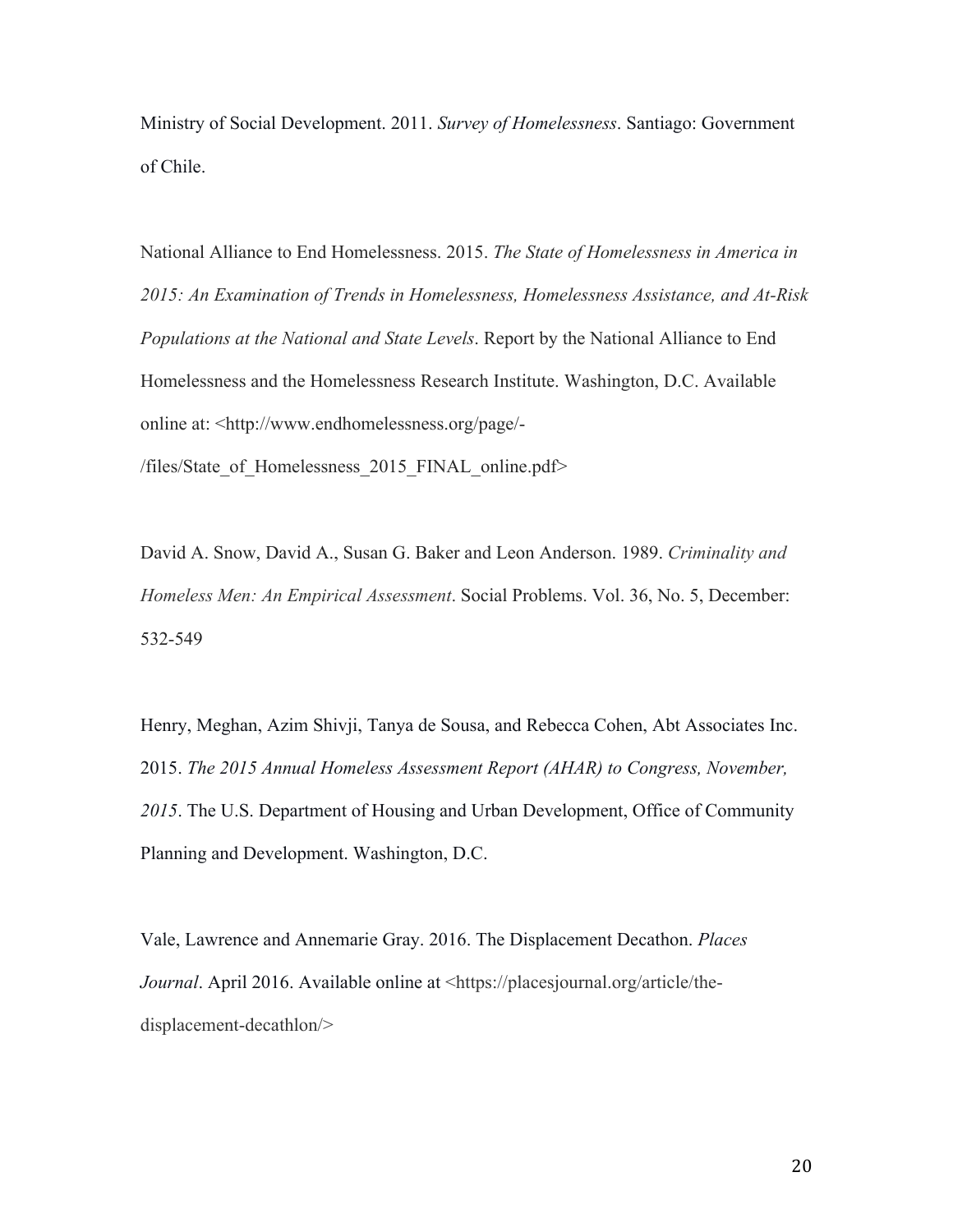## **APPENDIX A**

## **WORKSHOP/CHARRETTE DISCUSSION NOTES**

### **Team 1 Recommendations**

- The ICA should provide guidelines or tools for housing or building in general that acknowledges sustainable housing and the community
	- o These guidelines should ensure that experts are connecting with stakeholders in the neighbourhood
	- o They should also be using data regarding fear of crime or loss of business in their business plans
	- o Should develop CPTED guidelines for government homeless plans so that they are getting information about safety from the right people
		- ! These guidelines should address design and community, safety and health
		- ! They should also address fear and perceptions of the homeless population and develop tolerance and support
- To do this the ICA should connect with groups who already work on homelessness and groups within our field who have developed guidelines
	- o No need to reinvent the wheel
- This could be done by providing a link on the ICA website
	- o These could contain successes and failures for other experts to learn from
- Better yet though at the 2017 conference, a committee would have been established to create and write these guidelines so that they may be presented to the conference and subsequently the public

## **General points**

- We need to help engage the community
- We also need to be looking at best practices world wide
- We need a strong understanding of who is homeless and why
- There needs to be a homelessness plan of some kind
	- o A goal of ending homelessness in ten years
	- o Example of project home
- There needs to be diverse housing options that address diverse needs, not everyone who is homeless just requires work or a roof, many require help with childcare or substance abuse or mental health
	- o A one size fit all model doesn't work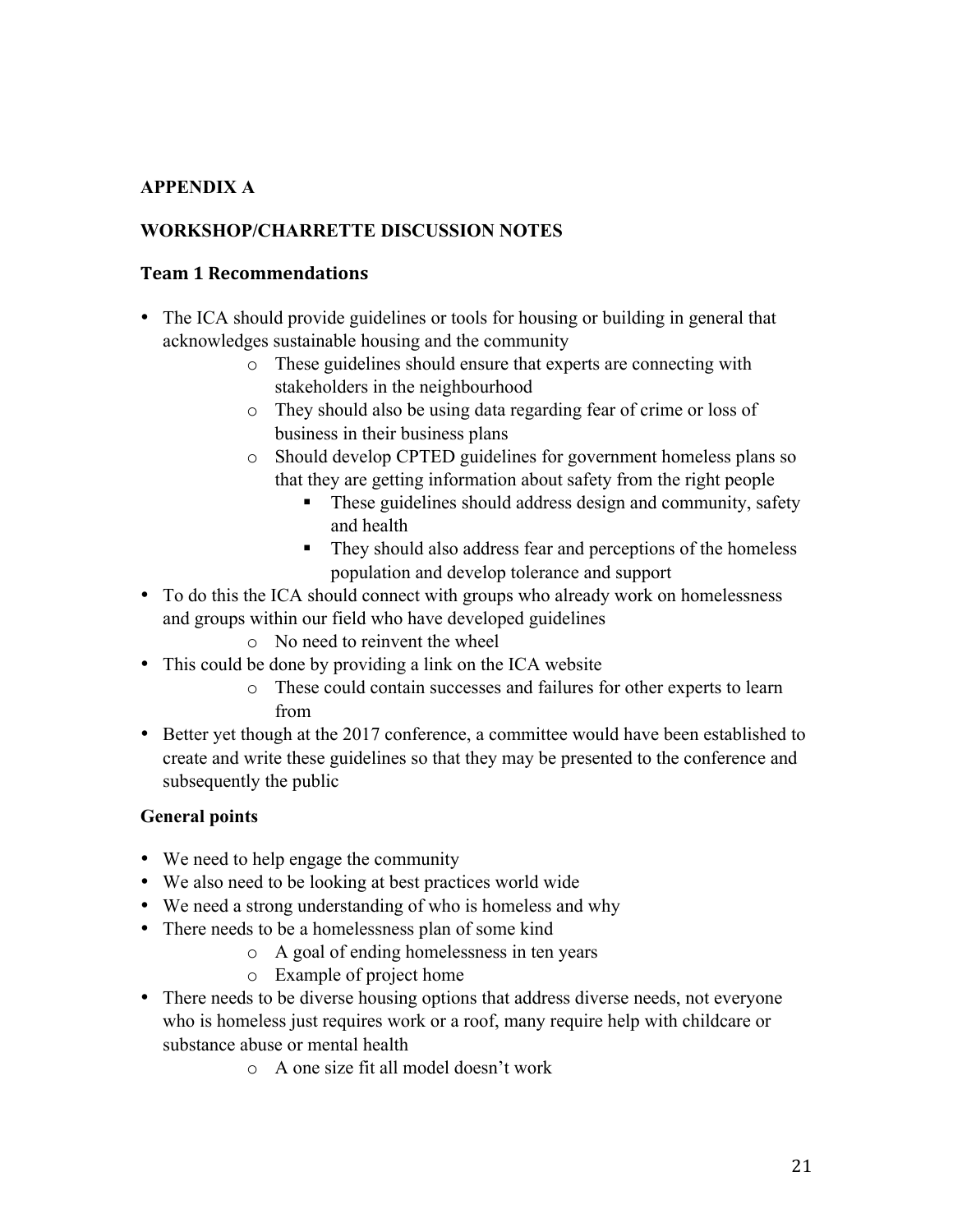- o A good example of a diverse housing program is Homes First which offers wrap around services
- o These services could include mental health help, life skills training, dental care and medical care
- We need to get the right levels of government involved
	- o Ideas surrounded here regarding municipal government rather than federal
- Discussion emerged around developing a cost-benefit analysis for corporations or churches, like a business case that they could use to sell the benefits of investing in sustainable housing
- We need a communication plan across the ICA, the FCM, grassroots groups
	- o This needs to also be a mobilization plan
- We need to combine the numerous not-for-profits that already exist and largely perform the same functions

## **Team 2 Recommendations and General Points**

- Homeless news magazines
- Requirements for setting aside a percentage of new housing as social housing o Possibly 15% of new developments?
- Housing First program is an excellent longer-term solution in many jurisdictions
- CPTED practitioners can assist in the design of Homeless "camps" to ensure they are safer
- CPTED practitioners have opportunity to be first advocates for a proper contextual analysis of the situation
- CPTED practitioners must include recommendations for both street programs and social / urban policy
	- o especially to guard against unintended consequences
- ICA Code of Ethics for helping practitioners
- Guidelines and Toolkits

## **Team 3 General Points**

- Education about homelessness:
- Change perceptions: humanise the homeless, foster empathy
	- o Encourage sharing good success stories of those individuals who have overcome the problem (on the website, via social media, have public gatherings for the homeless—networking style event)
		- Celebrate success as a community
	- o Mentorship ("ex" homeless to provide mentorship to the new and existing homeless, which will provide support and encouragement about overcoming the problem)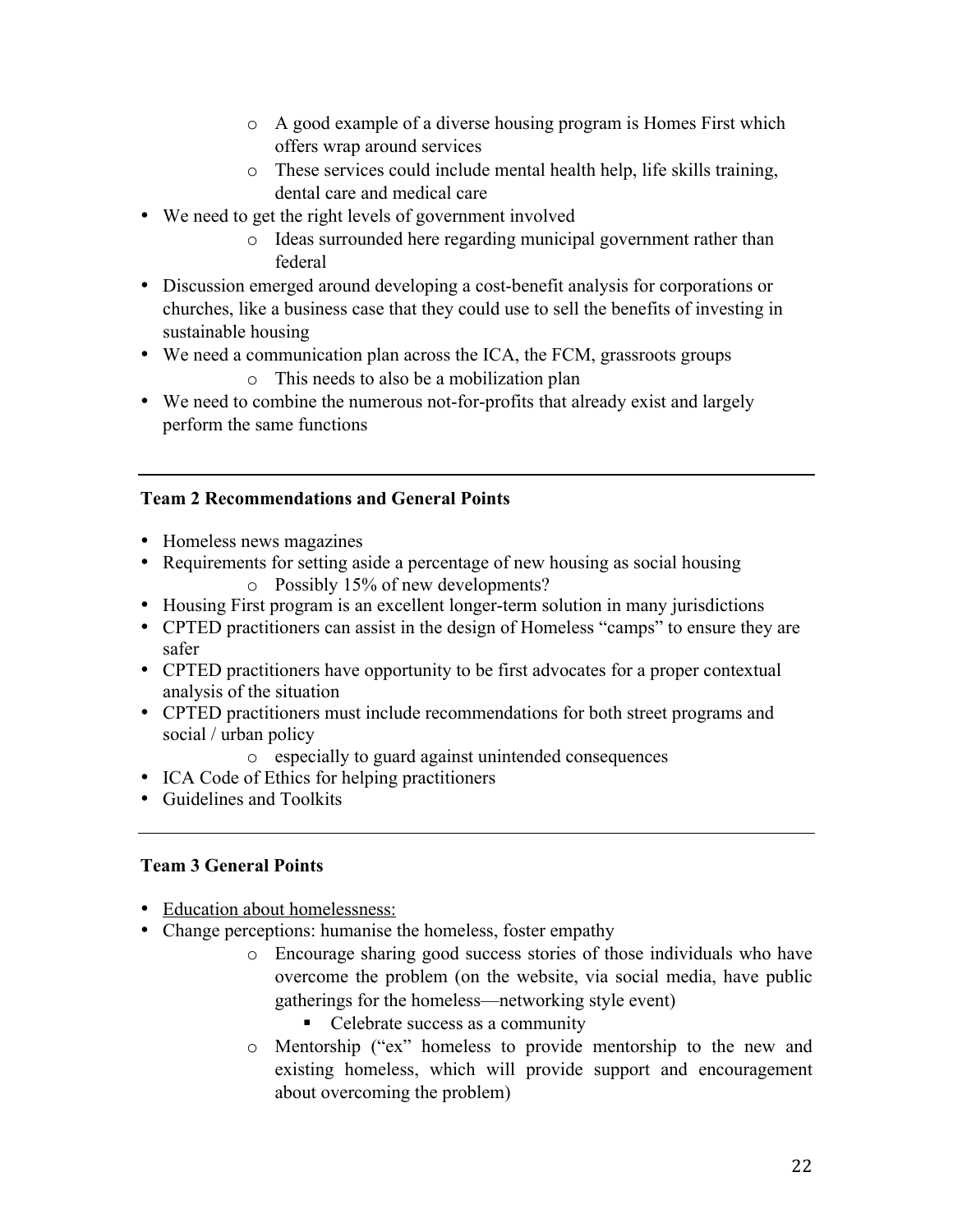- o Expose the myths about homelessness
	- ! the realities of individuals' stories need to be shared and heard by the general public and decision makers so that they can better understand the trajectories leading to homelessness and attempt to break the pathways to homelessness
	- Expose the problem of invisibility of a homelessness issue (e.g. couch surfing options conceal the severity and extent of a problem; this needs to be exposed and addressed)
- o Let go of the mental illness stigma; provide training to those responsible to recognise and understand the illness
- The homeless as part of the solution:
- Victim vs. problem treatment approach needed (e.g. Red Cross approach). They need to have a say and be engaged in addressing the problem
	- o Engaging the homeless; talk about lived experiences: What do they think? Give them a voice (this can also help to uncover types of homelessness and understanding of the trajectories)
	- o Engage the homeless in finding solutions and addressing the problems
	- o Develop ownership over their own proposed solutions

## **Team 3 Recommendations**

- System solutions
- Provide long-term as opposed to "feel good" solutions (such as donating money and providing e.g. housing the homeless, which may be enabling them to remain in their state of comfort zone while not thinking about suitable long-term solutions)
- System-prevention vs. reaction (prevent homelessness from occurring in the first place or "get in early" to break its continuation of populations at risk—a secondary crime prevention style approach?)
- One leading agency to oversee the multi-agency approach
- ICA could lobby the government
- Collaborative approaches
- Multiple social services/agencies to be situated within the homeless housing to help overcome/break the cycle and not perpetuate the cycle of enabling helplessness
- Money flow to relevant organisations and programs; e.g. churches and other organisations to house the homeless and/or provide educational programs or social services
- Partnerships (e.g. social worker + police responding to emergencies)
- Policy solutions:
- Need for government policy that supports homelessness-related social services
- Set standards of care (both temporary solutions and steps towards addressing deeper issues)
- Safe and not just affordable housing needed for the homeless
- Supporting intended use of space via design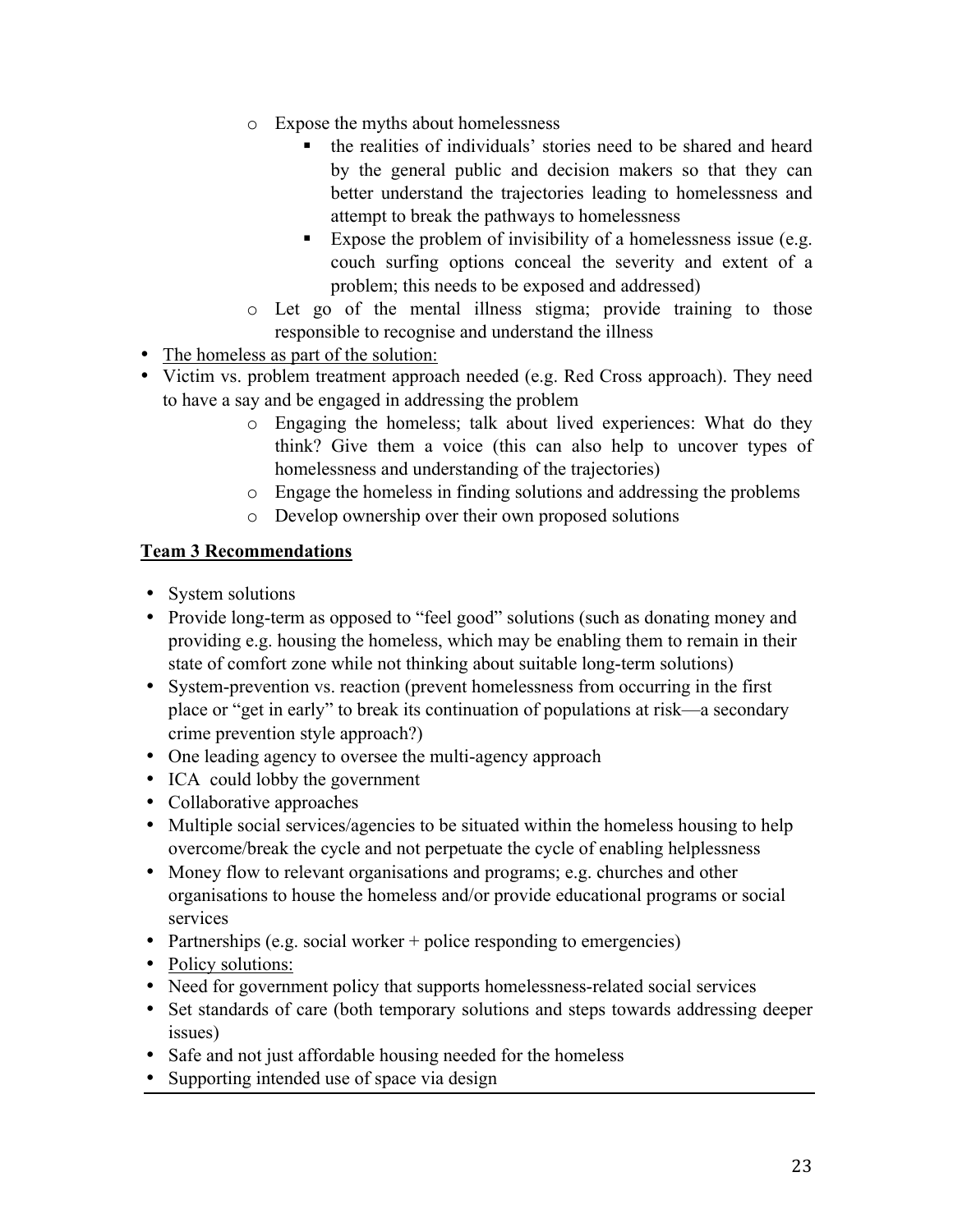## **Team 4 Recommendations:**

- Perceptions regarding the cause of homeless issues are a significant problem
	- o leads to a lack of empathy or support for those experiencing homelessness
		- o creates a false view of who the people are and makes it difficult to begin "first engagement" with some communities
		- o Staff and volunteers from the sector face challenges on both side of the equation - the work with the clients and then the questioning from friends, neighbours and colleagues
- Solutions should be individual and more emphasis on context/diagnosis
	- o makes funding more difficult because gov looks for broad solutions and individual funders want similar
	- o Barriers are not just health related. Include ID, telephone #, address, work clothing/equipment
	- o majority of Calgary homeless are working poor
- No just a Government issue. Some of the best solutions have been corporate/community partnerships

## **Team 5 General Points:**

- Calgary and Edmonton both have large scale capital funding campaigns made up of corporate donors partnering with agencies. Working well.
- Legal Aid and John Howard have a program to replace or help people obtain identification
- Perception problems are biggest challenge to most of these solutions
	- o what is wrong with homeless people being in public space when most are not really a problem
	- o who are the homeless most not a danger to anybody
- Transitional housing and smooth support along the spectrum a challenge
	- o Key piece to the success of this program is that it is volunteer driven
- In NW Alberta, they are working on awareness (positive) including blogs, signage, etc.
	- o Starting in schools
- Edson, AB has some initiatives
	- o Work towards removing barriers i.e. many homeless do not have a mail/street address
		- ! Work to remove this barrier by providing a base for mail pickup, in the style of PO Boxes
	- o They have a program that allows the person to bring a guest with them for a meal
- Some key questions:
	- o How are perceptions addressed?
	- o Is there a problem with a homeless person/people sitting on a bench?
	- o What can CPTED do? What is the role in awareness/educating the public
	- o How do we help and educate the helper?
		- Need for a toolbox